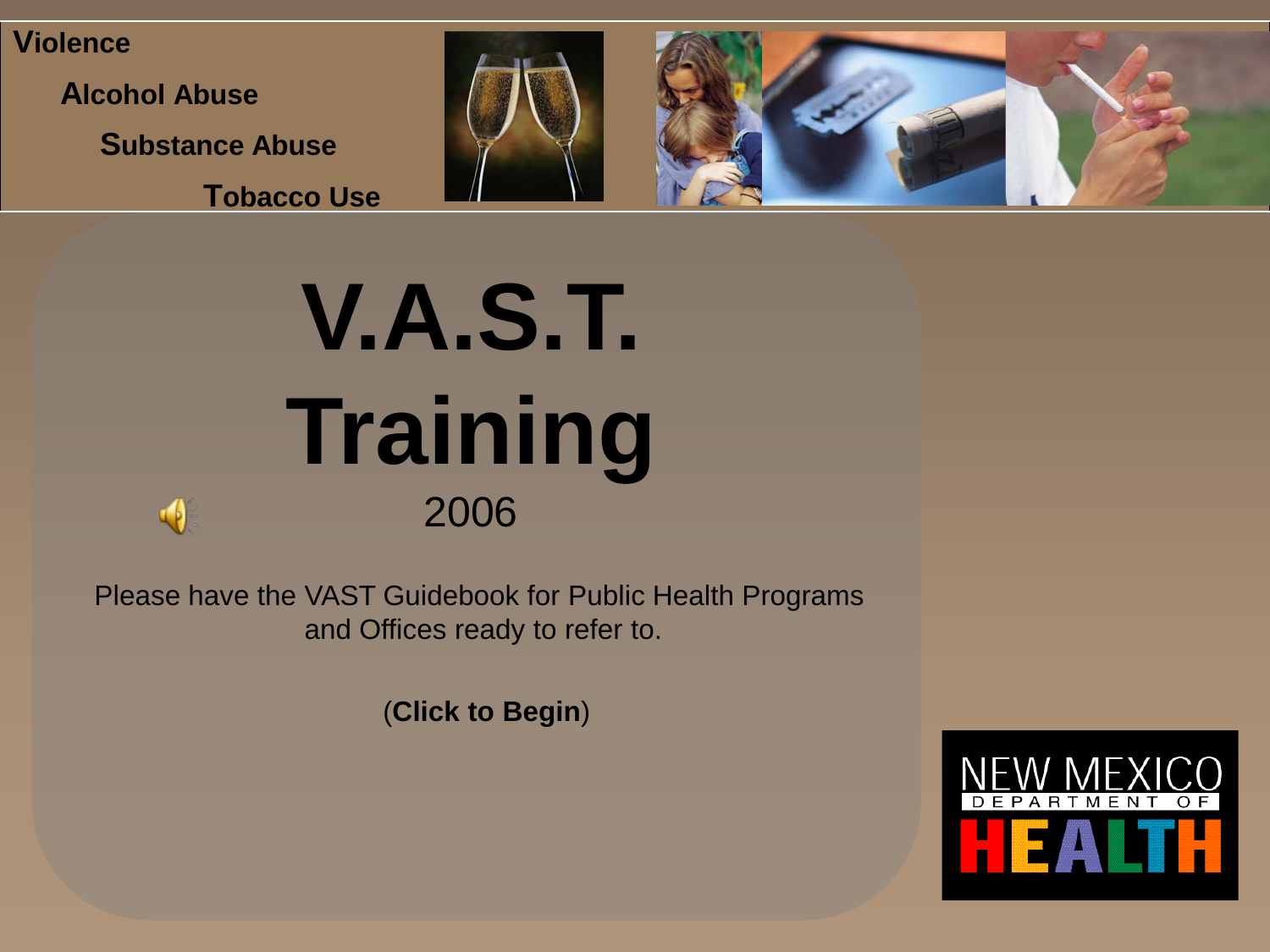## How to Use This CD Training Tool

- Clicking your mouse,"**enter**" or "**n**" for next will move you to the next slide.
- "**P**" for previous will move you to the previous slide.
- **Right click** and choose "**end slide show**" to quit.
- Click on a **link** (blue and underlined) to view or print a part of the guidebook
- To **return to the current slide**, close the linked document by clicking on the upper right hand "x".
- Print the **certificate of completion** at the end of the slide show for your training records.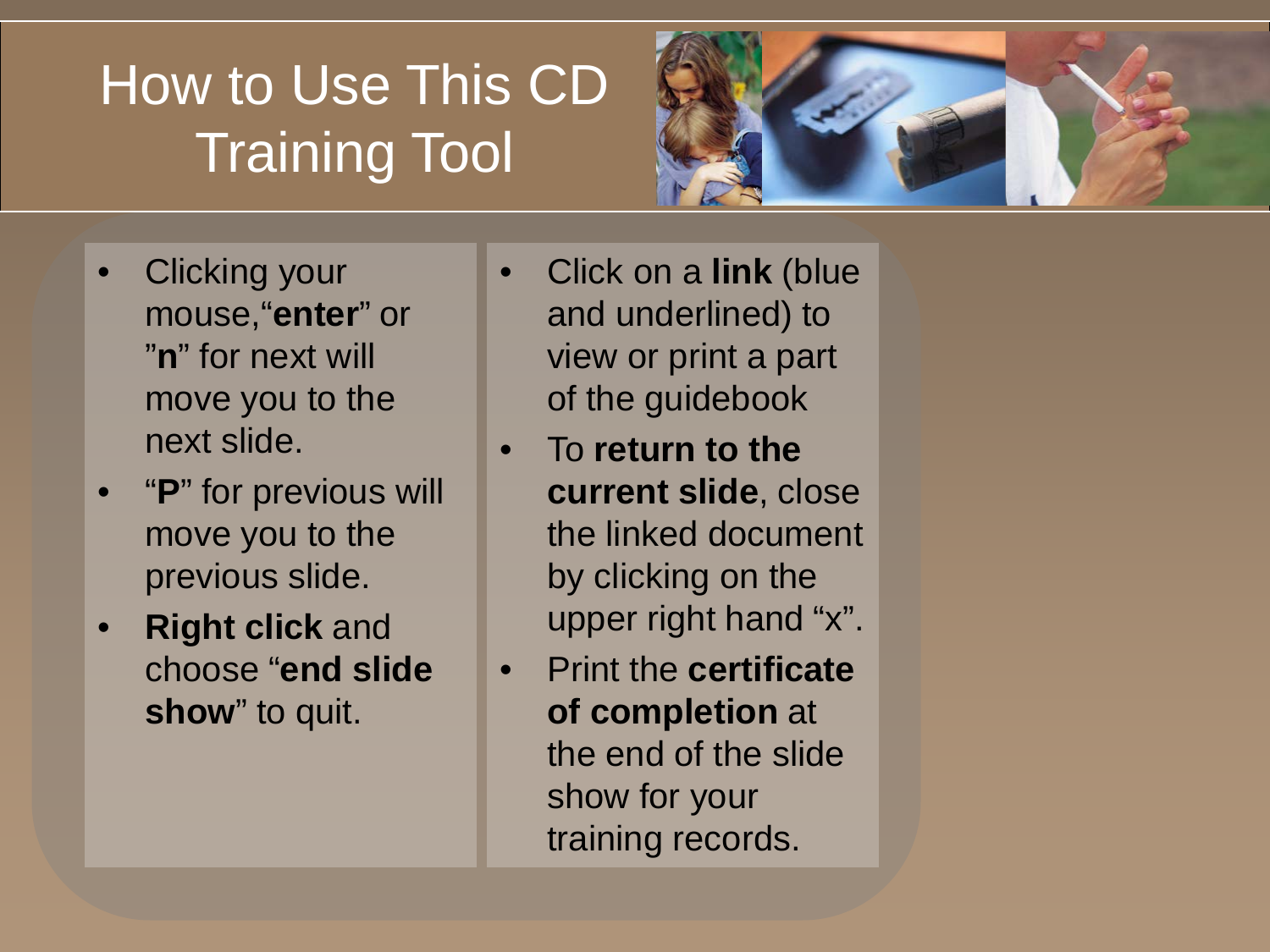### Printable Documents

(These documents are in the Guidebook, except Links for Reference at the bottom of the page)



- **Violence Victim Flowchart, Figure 1**
- **Violence Perpetrator Flowchart, Figure 2**
- **Alcohol Flowchart, Figure 3**
- **Substance Abuse Flowchart, Figure 4**
- **Tobacco Use Flowchart, Figure 5**
- **Implementation**
- **Links for Reference**

V.A.S.T. Guidebook: Entire Publication

Word | PDF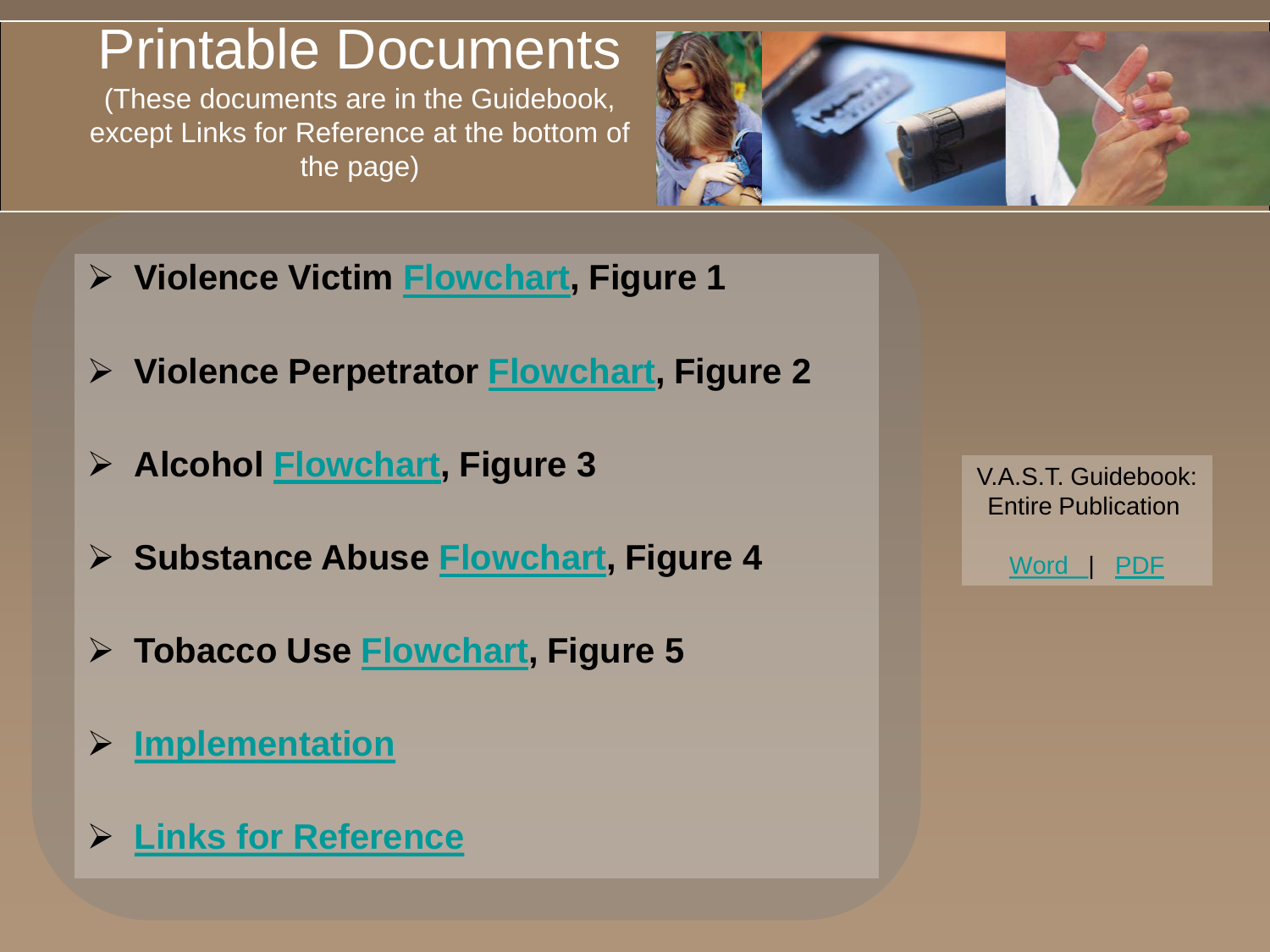### Hello and Welcome





New Mexico's Department of Health, Family Planning Program has developed this training on Violence, Alcohol Abuse, Substance Abuse and Tobacco Use (**V.A.S.T**.) specifically for health care and

family planning providers. It will enhance your understanding of working with **V.A.S.T**. issues.

**Funded by NM Department of Health**  • **Public Health Division**  • **Title X Family Planning Program, DHHS**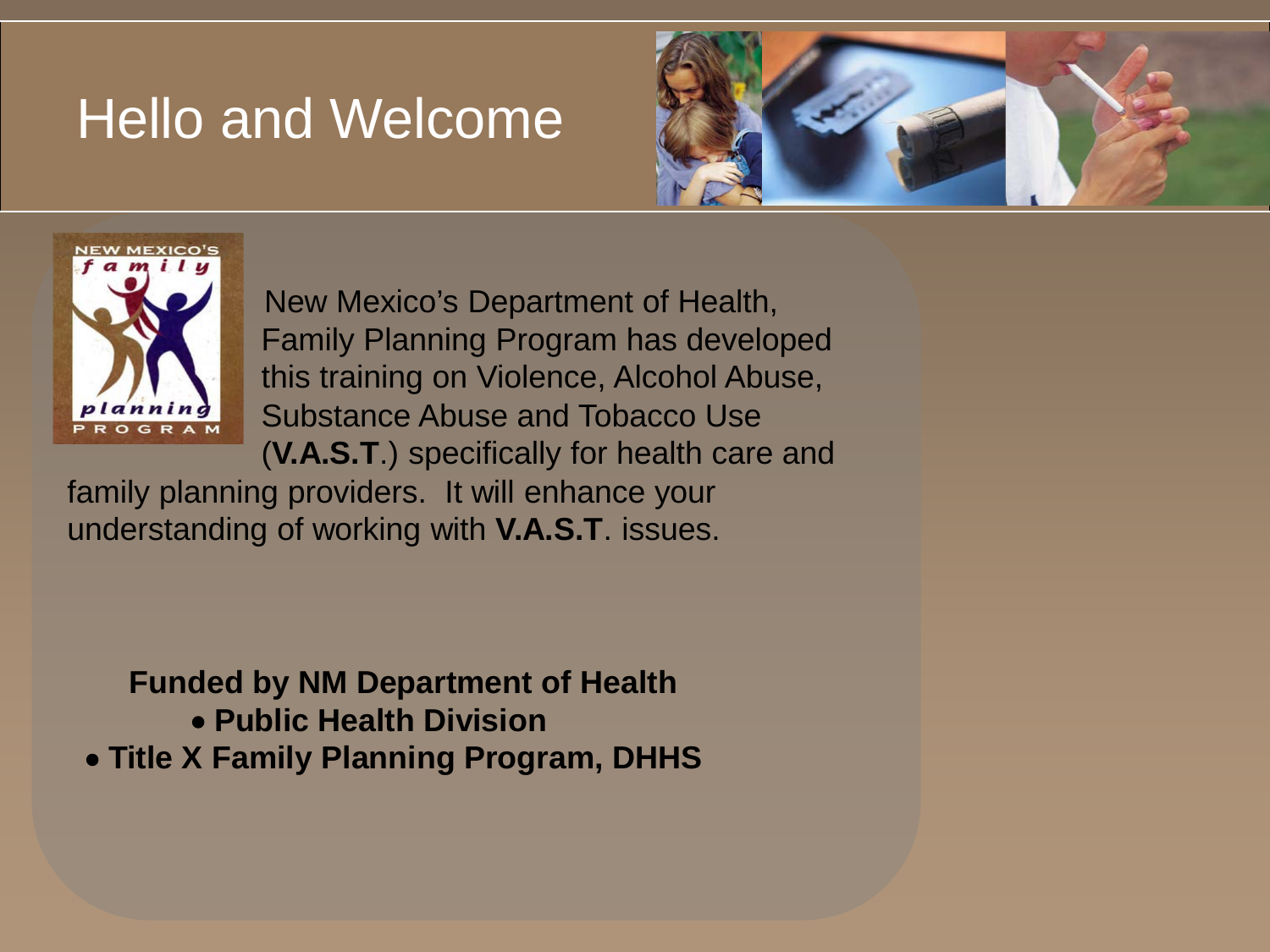## Overview of VAST



### VAST

- Violence
- Alcohol Abuse
- Substance Abuse
- Tobacco Use

The VAST initiative is based on the fact that early detection and intervention may result in reduction of injury, illness and death related to family violence, alcoholism, substance abuse and tobacco use and ultimately improve the quality of life for many people in New Mexico.

Overview of VAST Word | PDF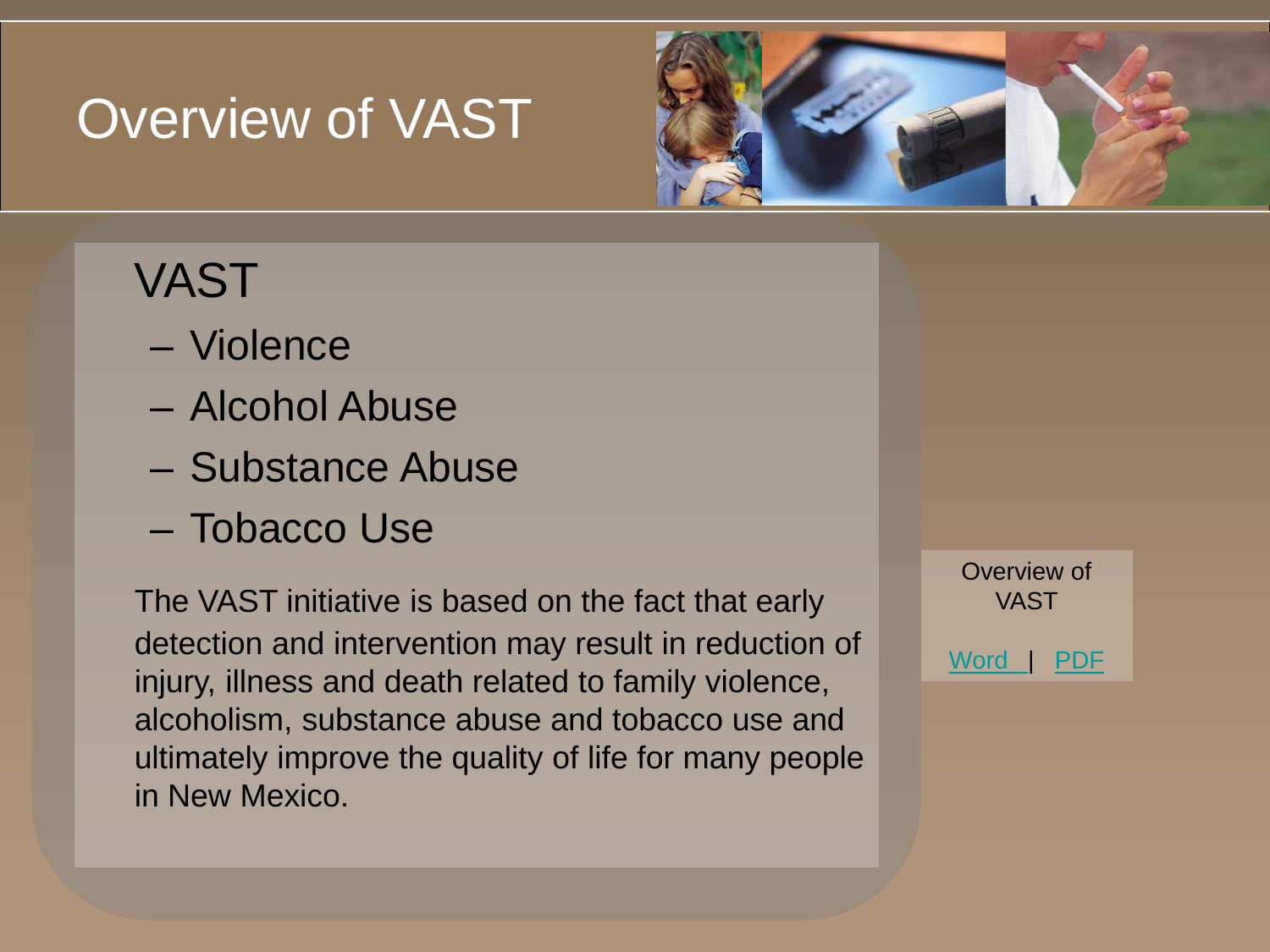## Domestic Violence **Background**



Violence and its effects take many forms. Primary concerns revolve around patterns of assault or coercive behavior directed at achieving compliance from, or control over another person. This may take the form of physical, emotional, psychological, economic, and sexual abuse. Most abuse is kept secret and often the victim is forced to maintain secrecy. Abuse affects persons of all ages, sexes, races, and across all stratifications of society. Intimate partner violence is a major public health, social, and criminal justice problem in New Mexico.

Almost four million women are beaten in their homes every year by their male partners. Every year in our state, an average of 15 women are killed by their intimate partner. It has been reported that one in seven women is raped by her husband.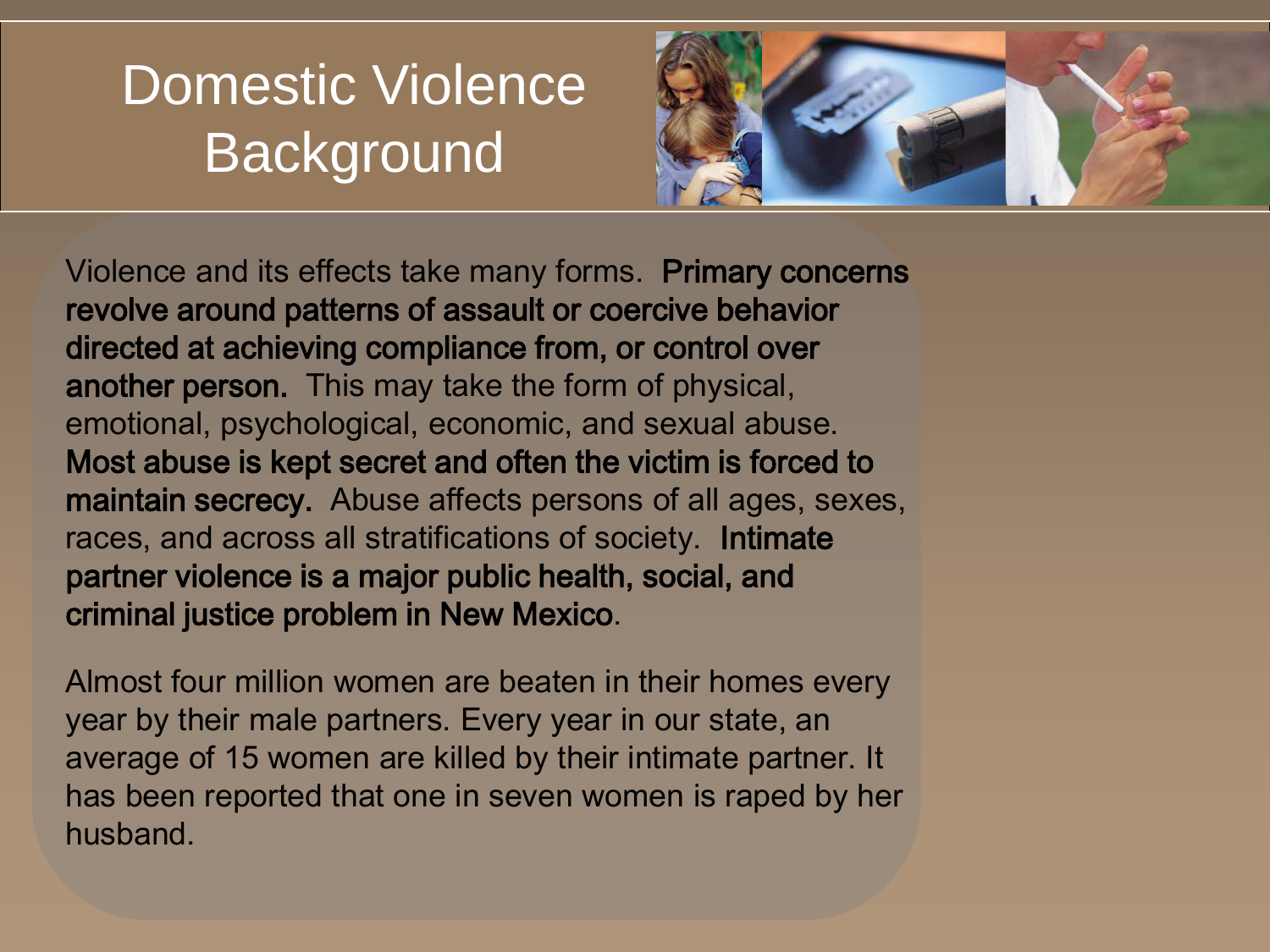## Know The Facts



• Domestic violence is one of the nation's best-kept secrets. Myths and misunderstandings abound. Knowing the facts is an important step toward breaking the cycle of violence.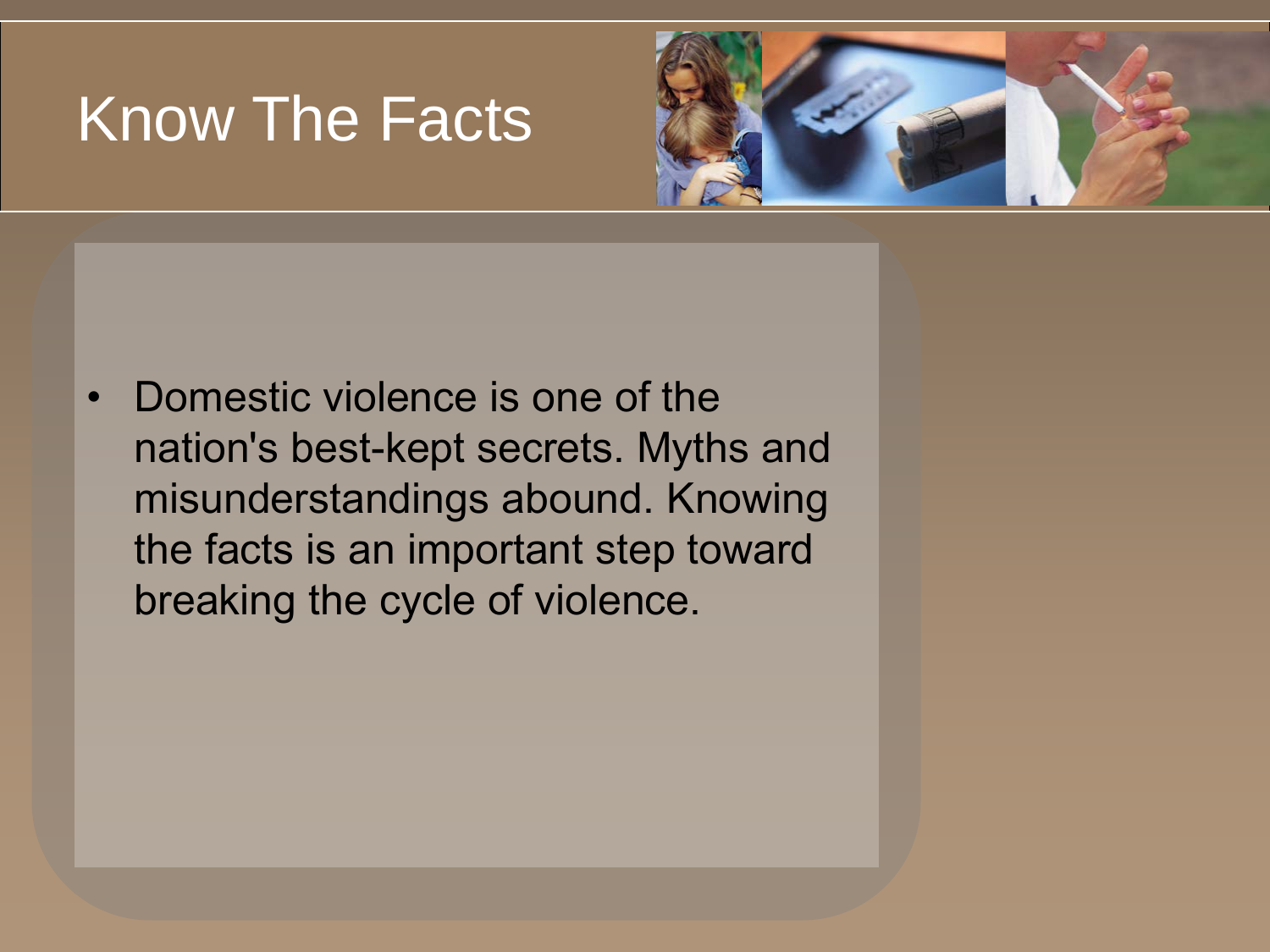

Almost four million women are beaten in their homes every year by their male partners. Although the first violent incident may not be severe, **once battering begins, it tends to increase in severity and frequency**, sometimes leading to permanent injury or death. What may begin as an occasional slap or shove will turn into a push down the stairs, a punch in the face, or a kick in the stomach.

**Battering is not about anger or losing control; it is an intentional choice focused on maintaining power and control in the relationship.** Batterers manage not to beat their bosses or terrorize their friends when they are angry.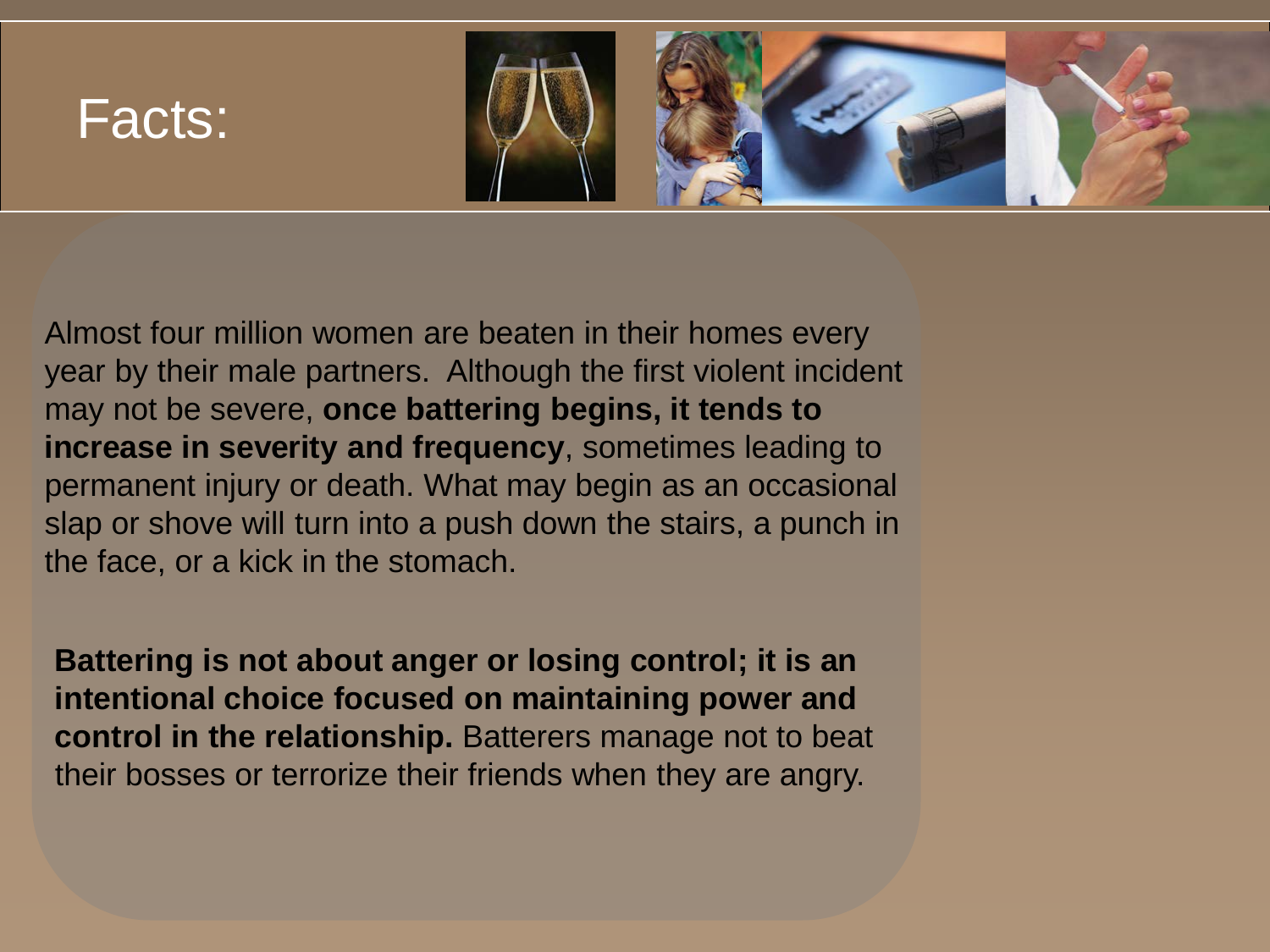

**The batterer is responsible for the violence – not the victim.** People are beaten for breaking an egg yolk while fixing breakfast, for wearing their hair a certain way, for dressing too nicely or not nicely enough, for cooking the wrong meal, or any other number of excuses. These incidents do not warrant or provoke violence. Even when you disagree, you do not deserve to be beaten. **People who are battered do not want to be beaten.**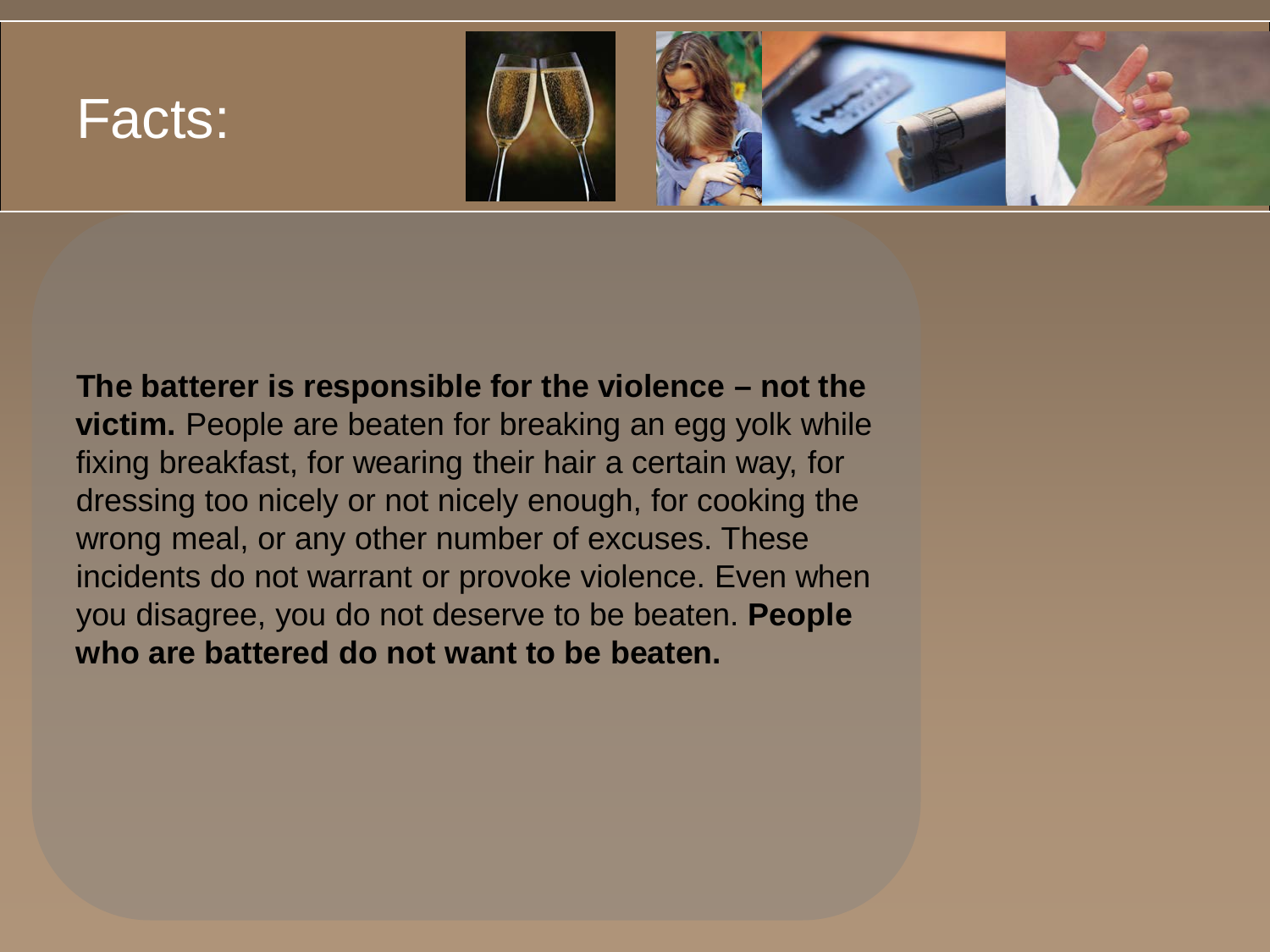

**Violence does occur in same sex relationships**, and the issues of power and control are similar to those found in heterosexual relationships. Homophobia allows us to trivialize the violence in same sex relationships and compounds the effects of the violence for the victim.

**Substance abuse is involved in about half of all domestic violence incidents**. Although drugs or alcohol may lower a person's self-control, they do not cause violence. Batterers often use drugs or alcohol as an excuse or permission to batter and to avoid responsibility for their abuse.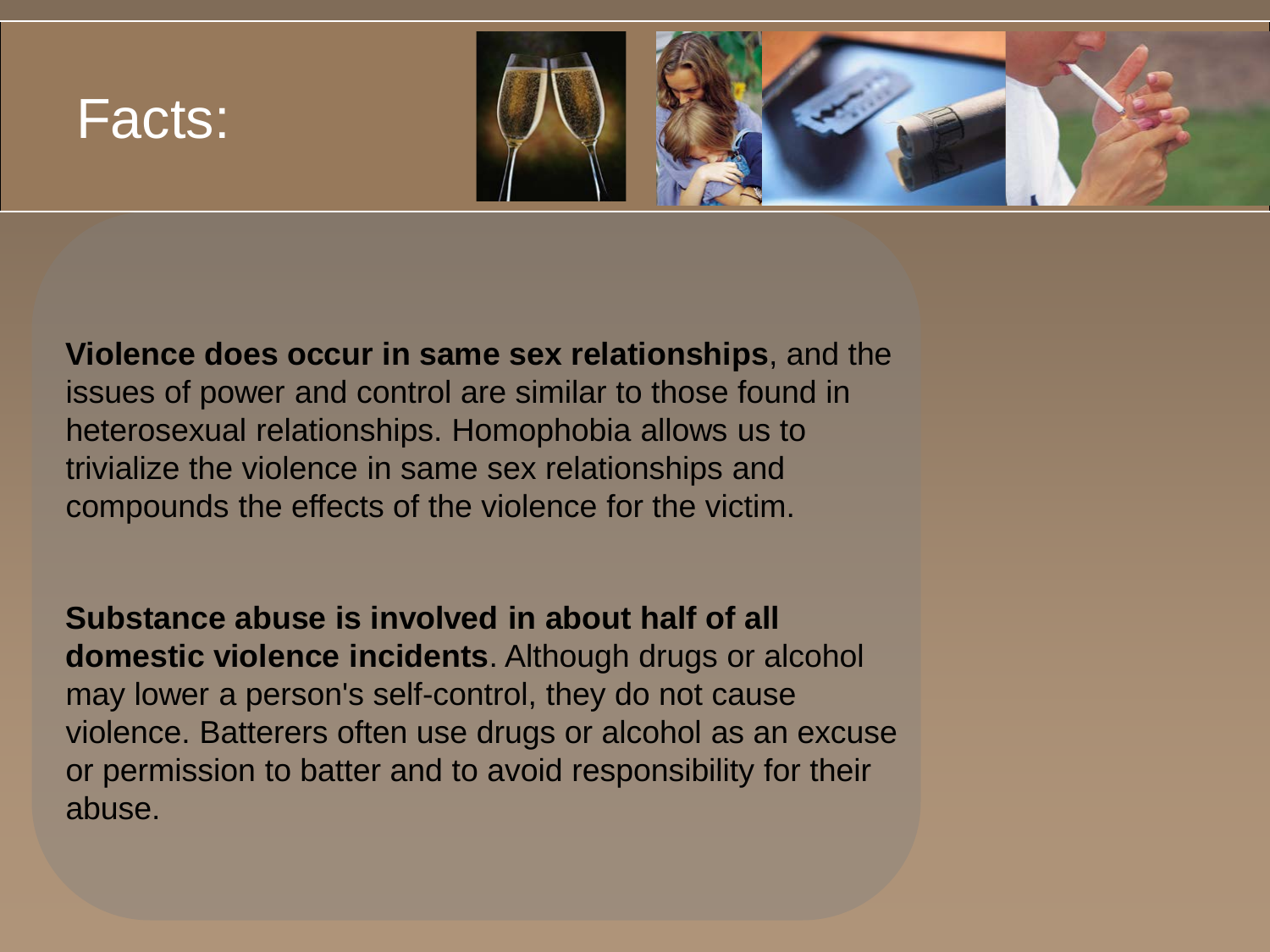

Because violence inflicted upon a person by their partner is treated much differently than violence inflicted by a stranger, **batterers are not always arrested**.

Battering crosses all economic, educational, ethnic, sexual orientation, age, gender, and racial lines. **There is no typical" victim.**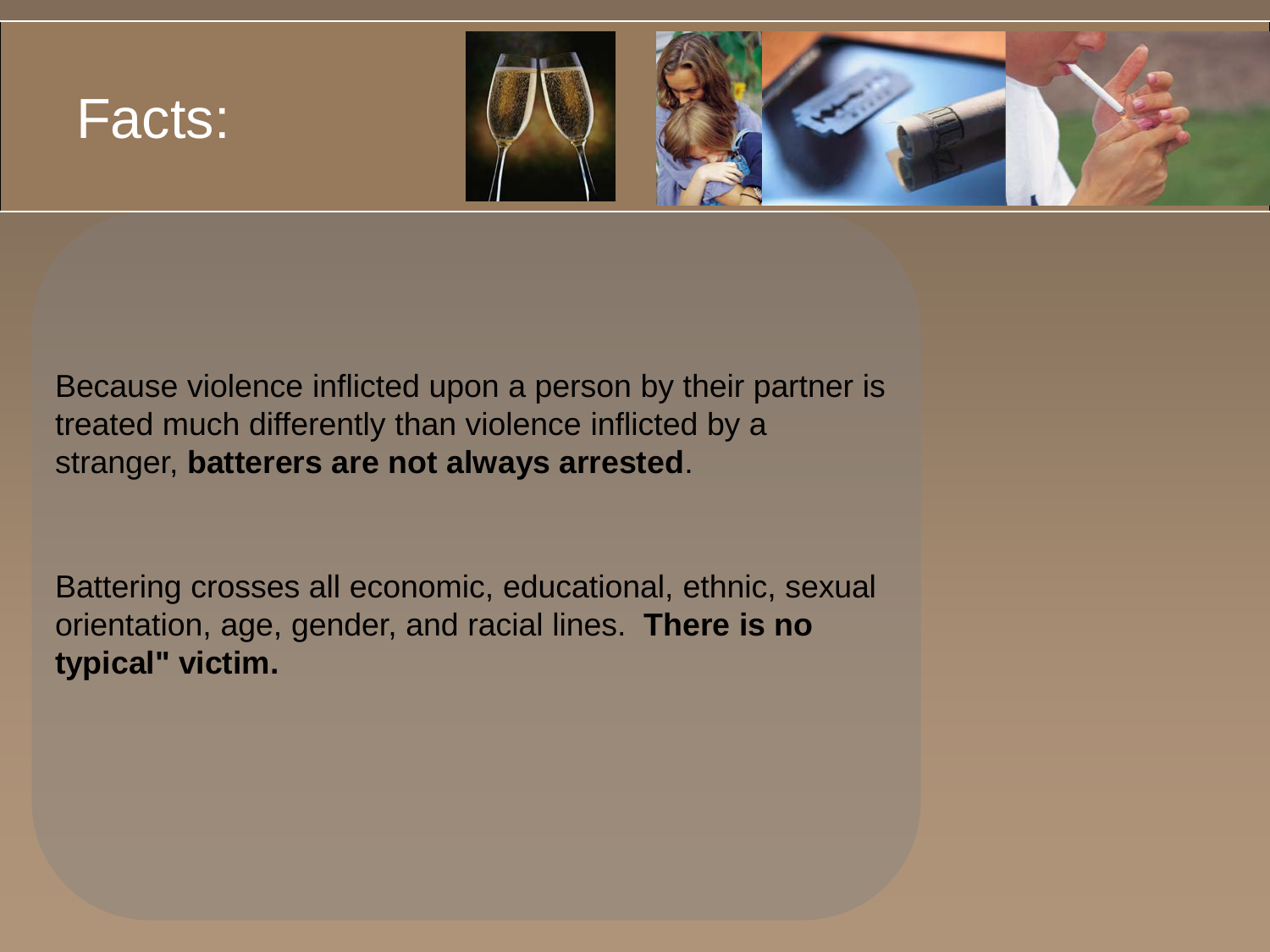### Physical Abuse



Physical abuse is the intentional or reckless causation or attempt to cause bodily injury to another person. This may involve hitting, pinching, shoving, slapping, kicking, choking, smothering, partial drowning, holding, or restraining, burning or threatening physical harm. Sometimes weapons such as belts, sticks, ropes, or guns are used. Physical abuse may also include malnutrition or failure to provide needed medical care.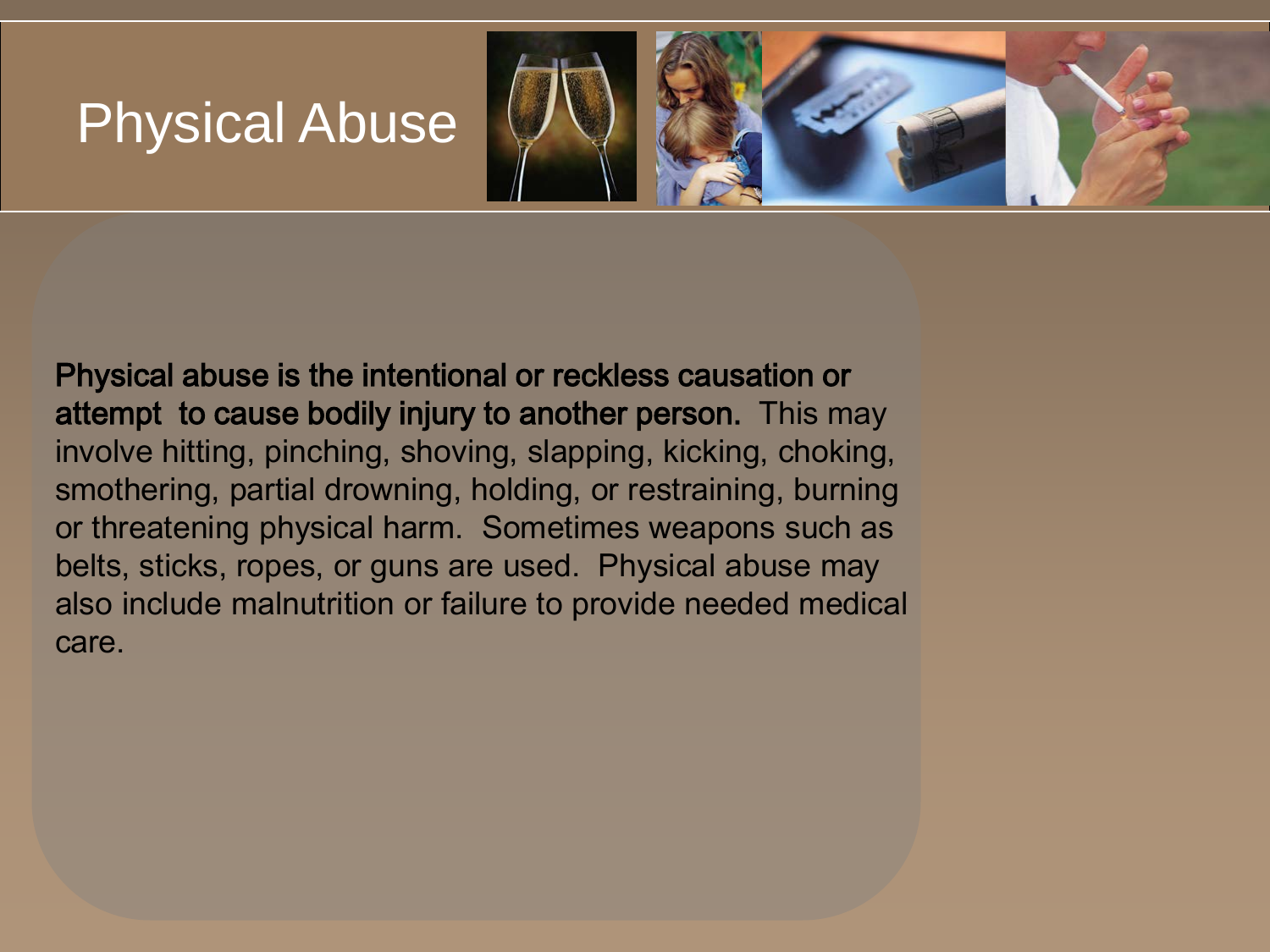### Emotional Abuse



Emotional abuse is defined as the destruction of self-esteem. The perpetrator may use "put downs", call the person being abused names or make them think that he or she is "crazy". Abused individuals are also often made to think they are the cause of the perpetrator's actions or deserve to be punished.

The perpetrator may "track" the targeted person all the time and may constantly accuse him or her of being unfaithful. Personal or sentimental items may be destroyed or physical isolation may be used. Relationships with family and friends may be discouraged or prevented, resulting in social isolation.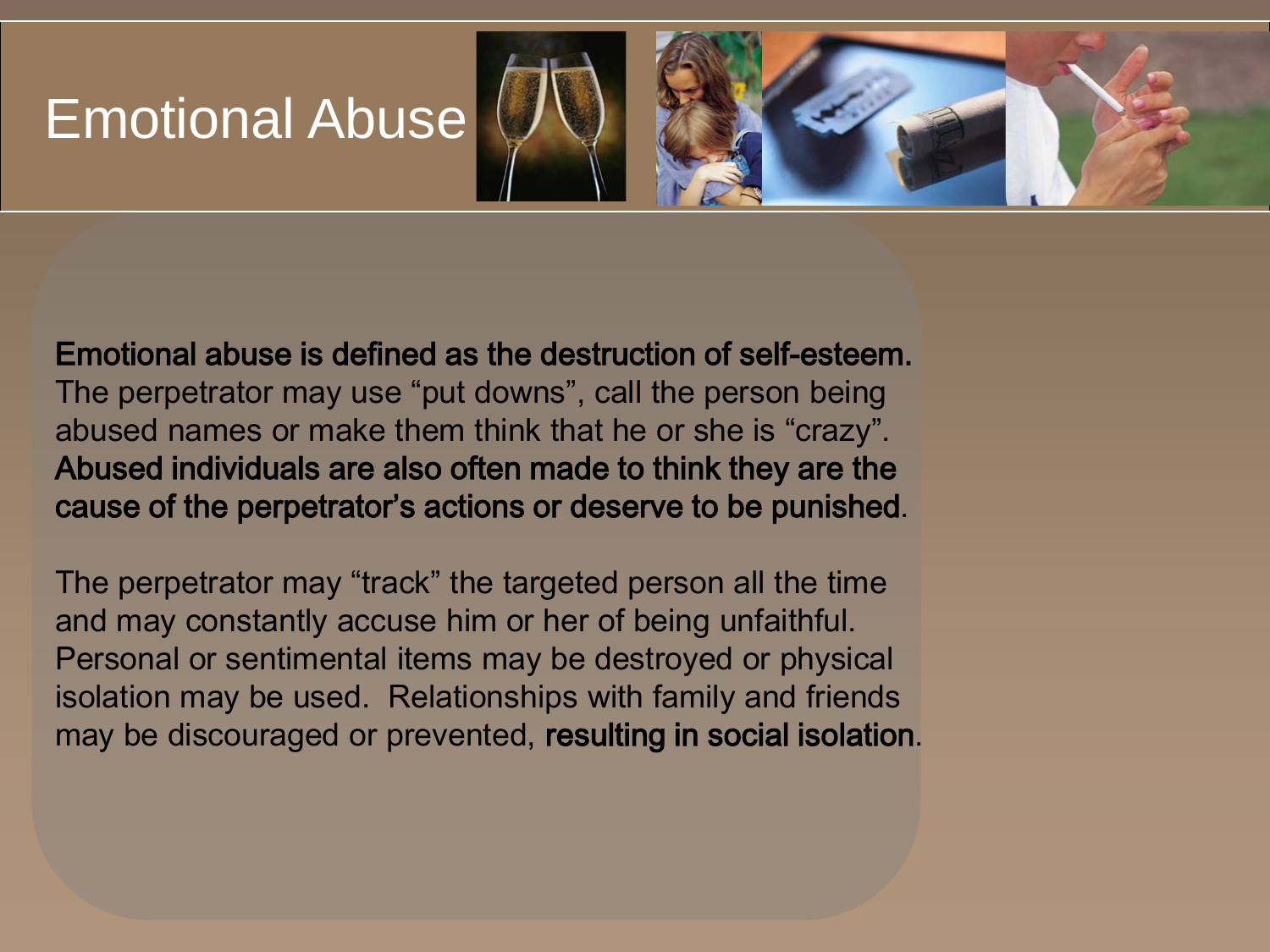### Economic Abuse



Economic abuse involves control of resources. The perpetrator may control all the household money or force the person affected to account for all the money he or she spends. The person affected may be prevented from working or his or her paycheck may be taken. Access to transportation may be curtailed. The person affected may not be allowed necessary food, clothing, shelter, transportation, or medical attention.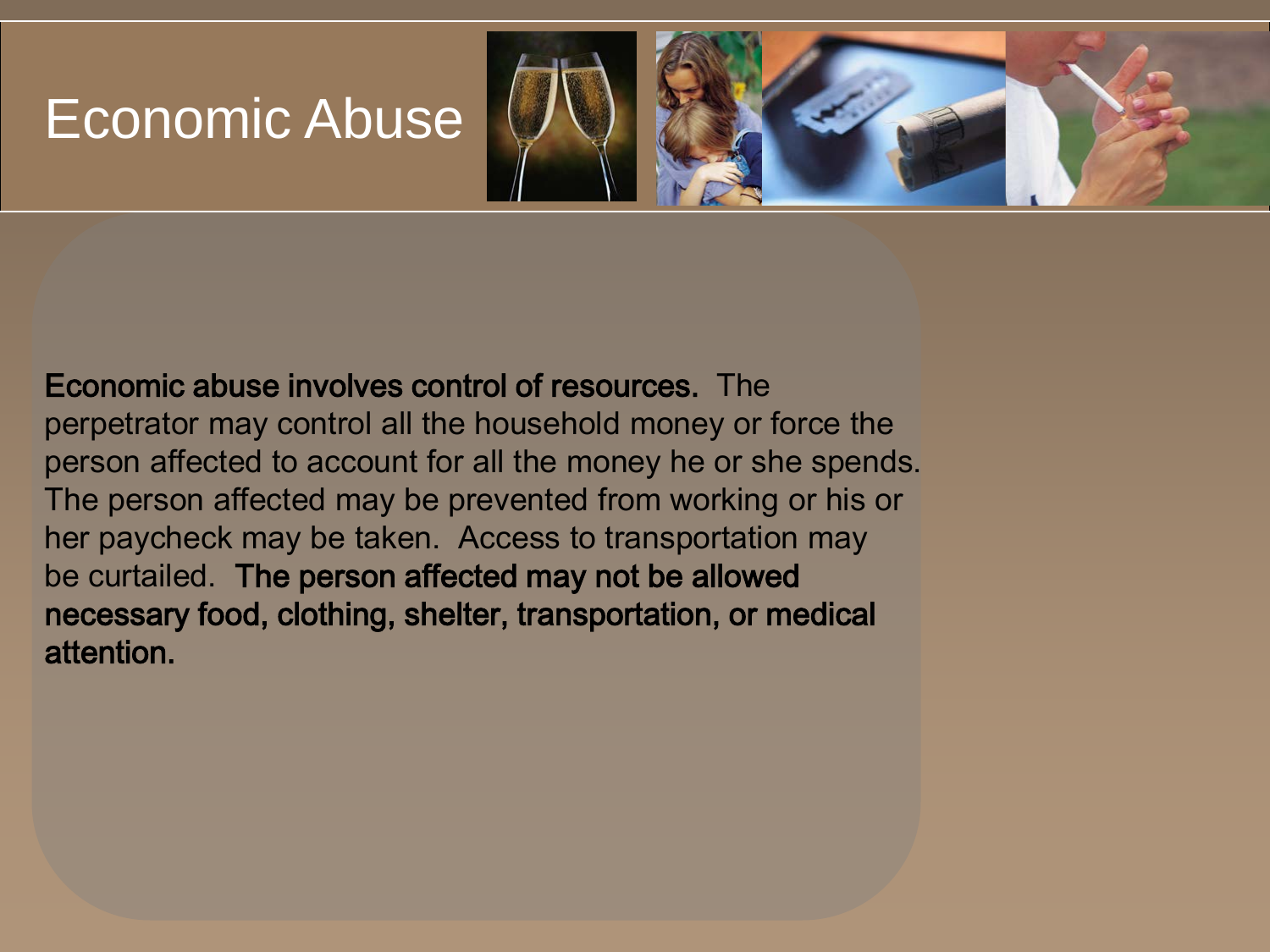#### Domestic Violence



Domestic violence is also known as domestic abuse or battering. It is defined as the use or threatened use of abuse or mistreatment to control a partner in an intimate or dating relationship.

Legally, in New Mexico, abuse is any behavior by a spouse, former spouse, partner, former partner or persons with whom the petitioner has a continuing personal relationship that may result in; physical harm, severe emotional distress, bodily injury or assault, imminent fear of bodily injury, trespassing, criminal damage to property, repeatedly driving by residence or work place, telephone harassment, harm or threatened harm to children.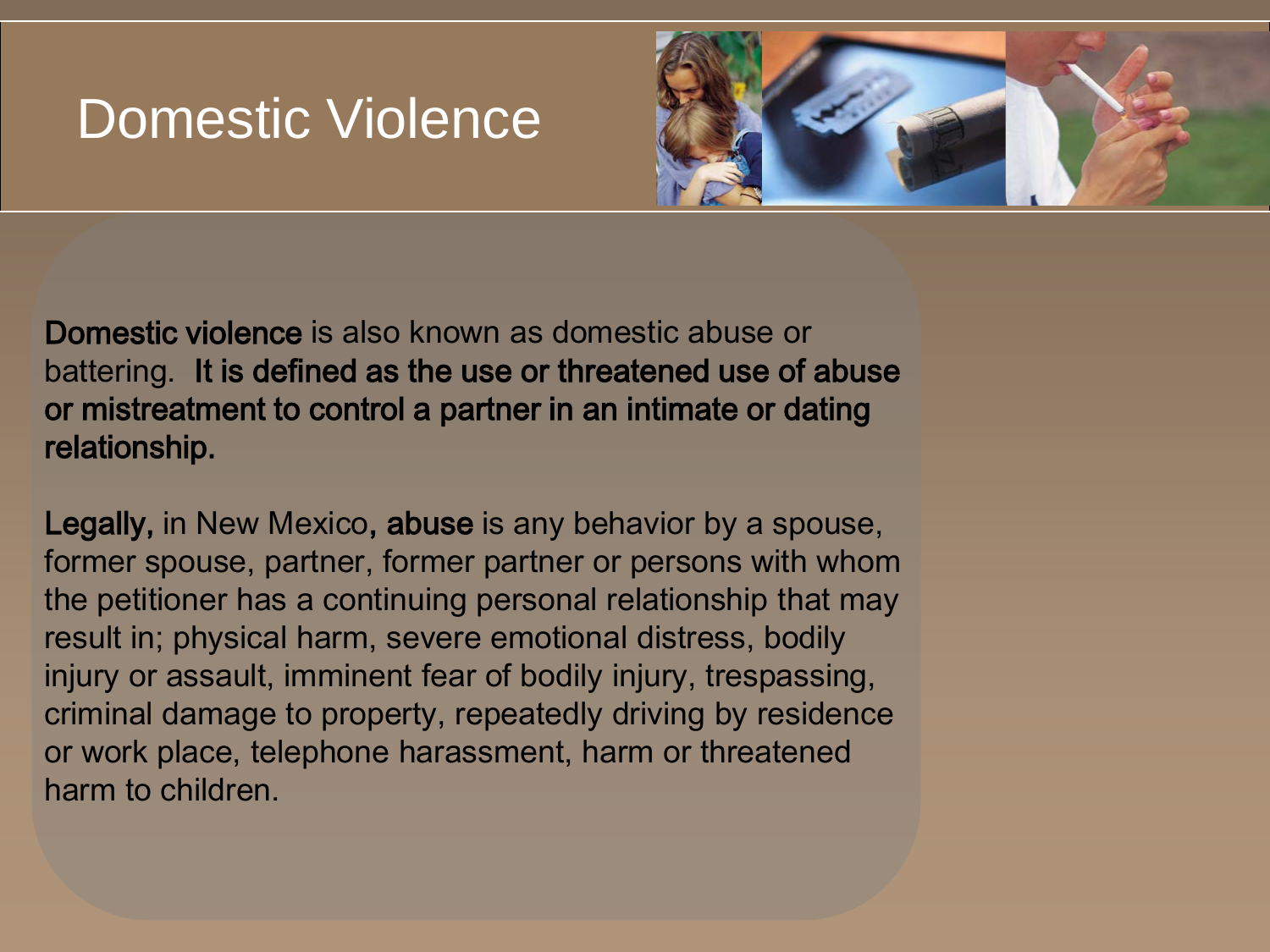## Family Violence



Family violence is the use, or threatened use, of abuse or mistreatment to control a family member, a partner in an intimate relationship, or a former partner or a family member. This includes abuse of children, parents, grandparents, siblings, and other household or family members, as well as a partner or spouse.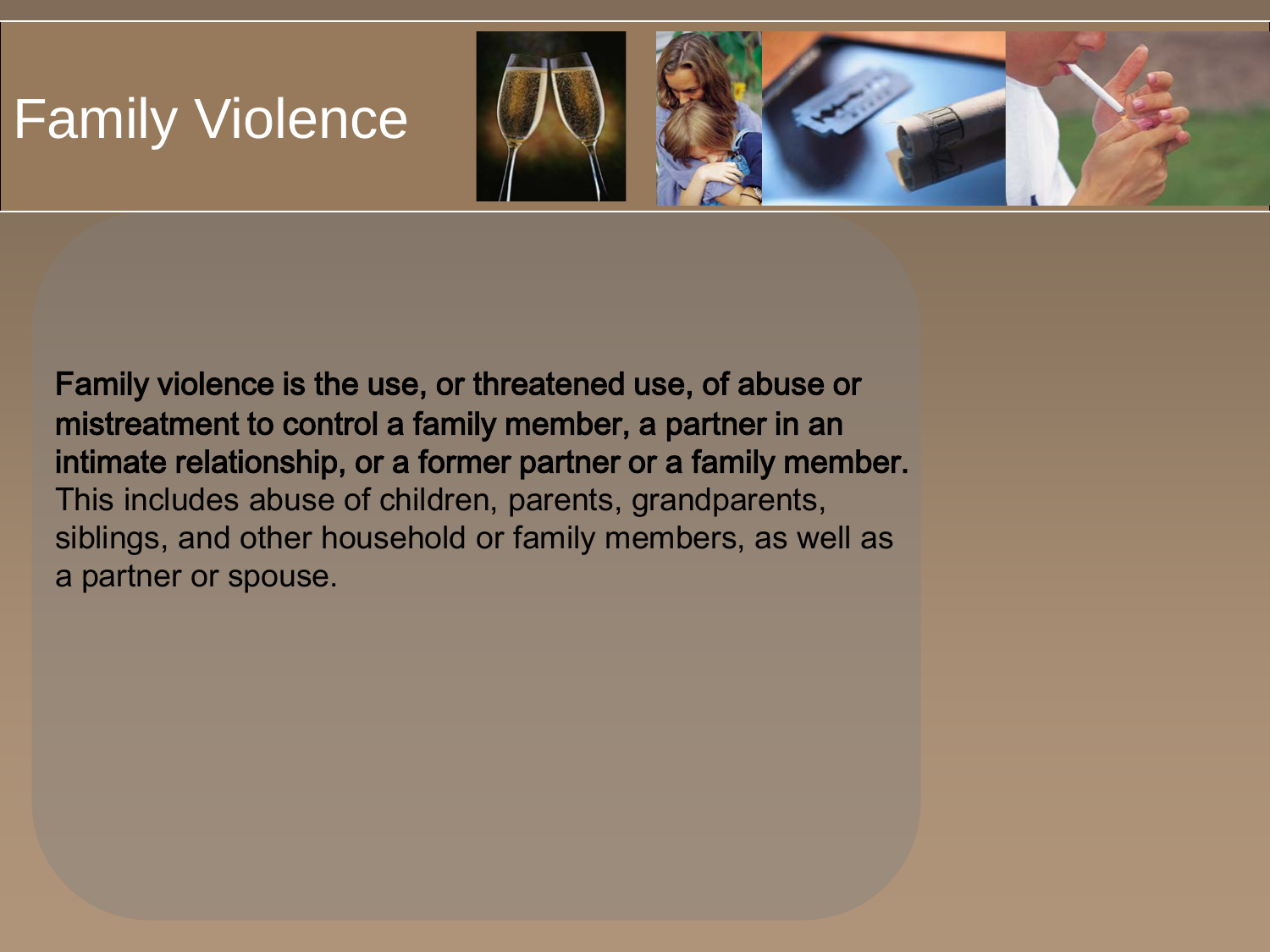#### Rape



Rape is defined as forced sexual intercourse against an individual's will. Rape includes penetration of the vagina, mouth or anus either sexually or with an object. Sex may be forced when the person is asleep or otherwise physically helpless. One in seven women is raped by her husband.

The common misperception is that that rape occurs by a stranger. The perpetrator for women is usually known through dating, partnerships, marriage, or by an acquaintance in social or employment relationship. Rape frequently occurs in the victim's home and often in "safe" places. The force leading up to the rape is typically a non-physical force and occurs in the form of badgering, harassment, threats, or coercion.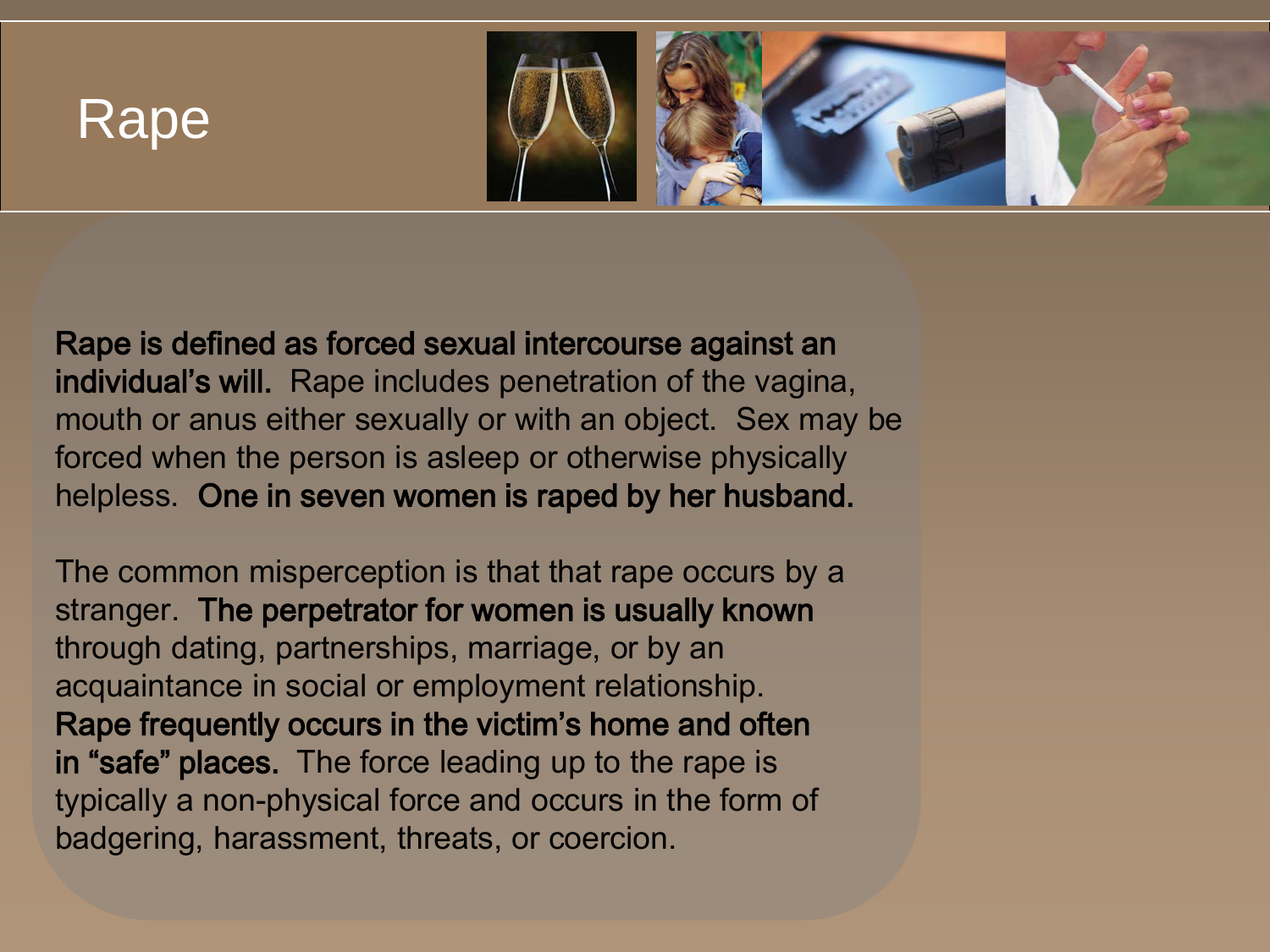#### Sexual Abuse



Sexual abuse is the sexual degradation or forced sexual activity (rape) or forcing an individual to perform a sexual activity against his/her will. The perpetrator may force sexual activities in times, places or ways that a person does not want. This may involve hurting the person during sex or using objects or weapons in a woman's vagina, anus, or mouth in a painful or objectionable manner during sex.

The perpetrator may criticize the person's sexuality or call him or her sexually degrading names. Sexual abuse by a partner is an extremely serious form of marital violence. It is often the most difficult aspect of domestic violence for a person to discuss.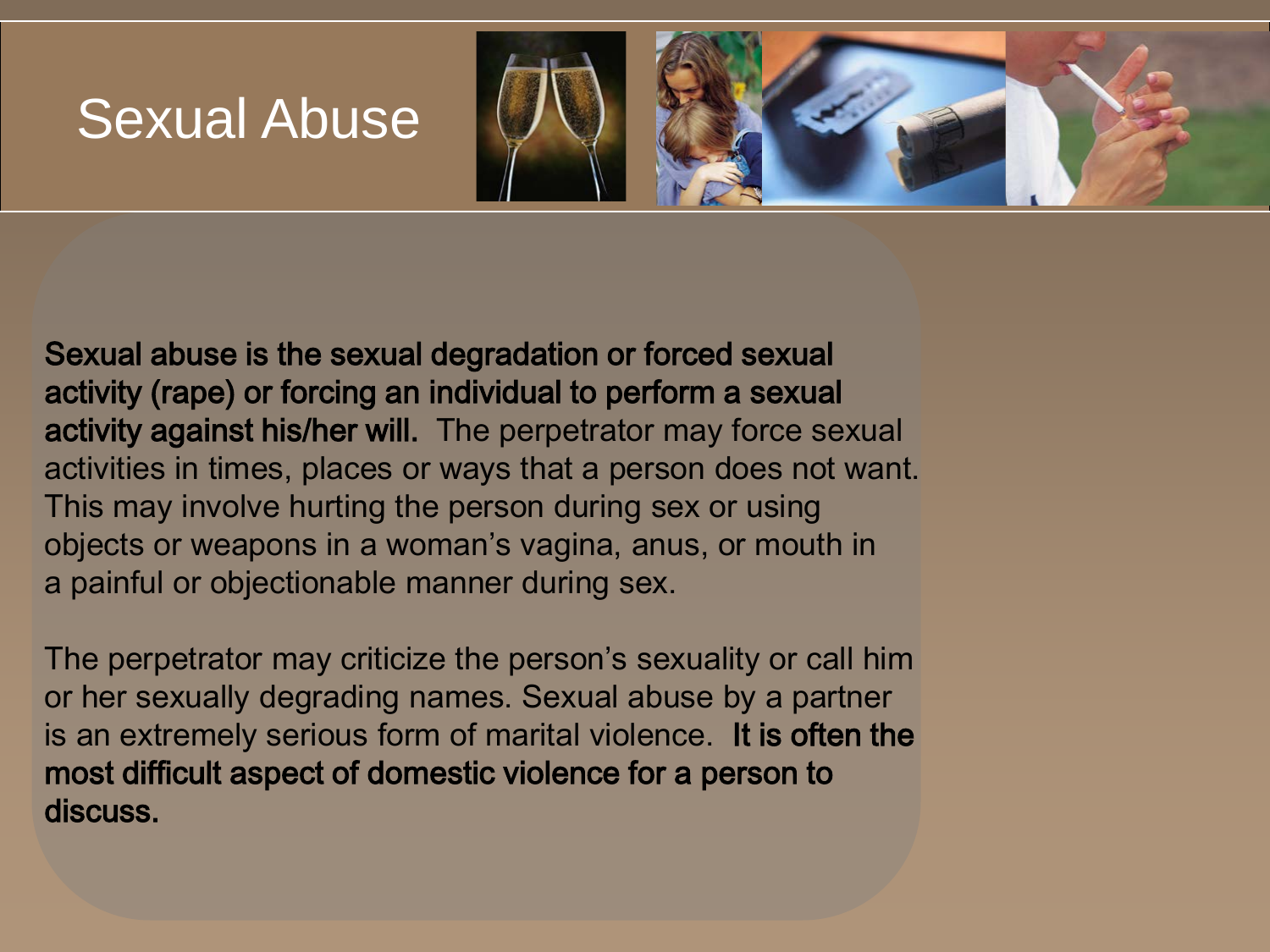### Sexual Molestation



Sexual molestation is sexual contact, abuse or rape and frequently refers to a child. Sexual molestation on children is usually in the form of incest. The perpetrator for children is usually someone known to the child through blood, legal or social bonds, and is most frequently a father or a father figure.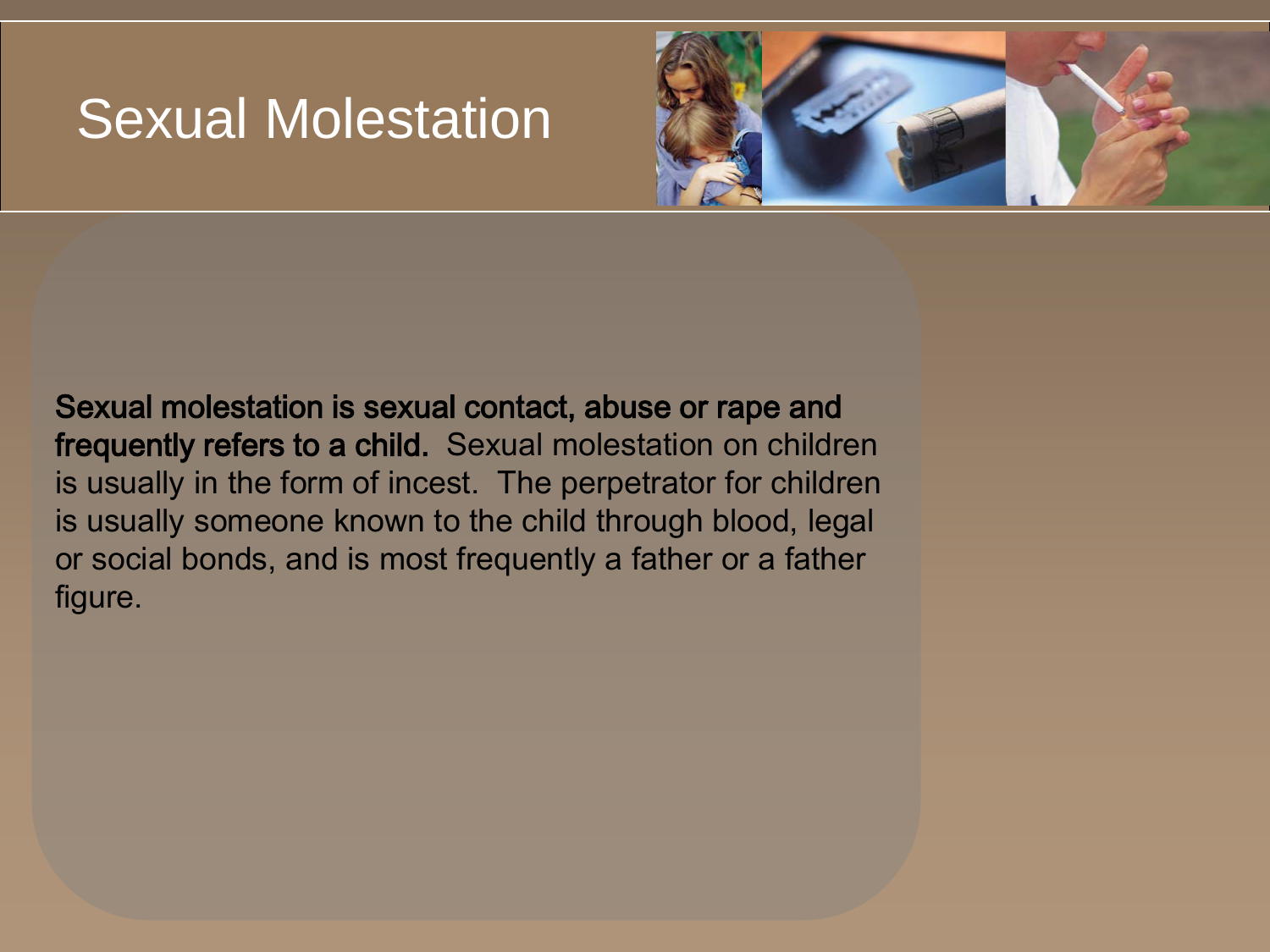## **Stalking**



Stalking is defined as repeated conduct from one individual that poses a threat to another person intended to cause fear or harm. This includes watching or following a victim or placing the victim's home or place of employment under surveillance. There may be threatening phone calls at home or work.

Calls may be made anonymously or in the middle of the night. Written messages or letters may also be involved. Sometimes symbolic objects such as a dead animal, a tooth, a bloody bandage, a voodoo doll, a torn photograph, feces or a representation of a weapon are sent or displayed to the stalking victim.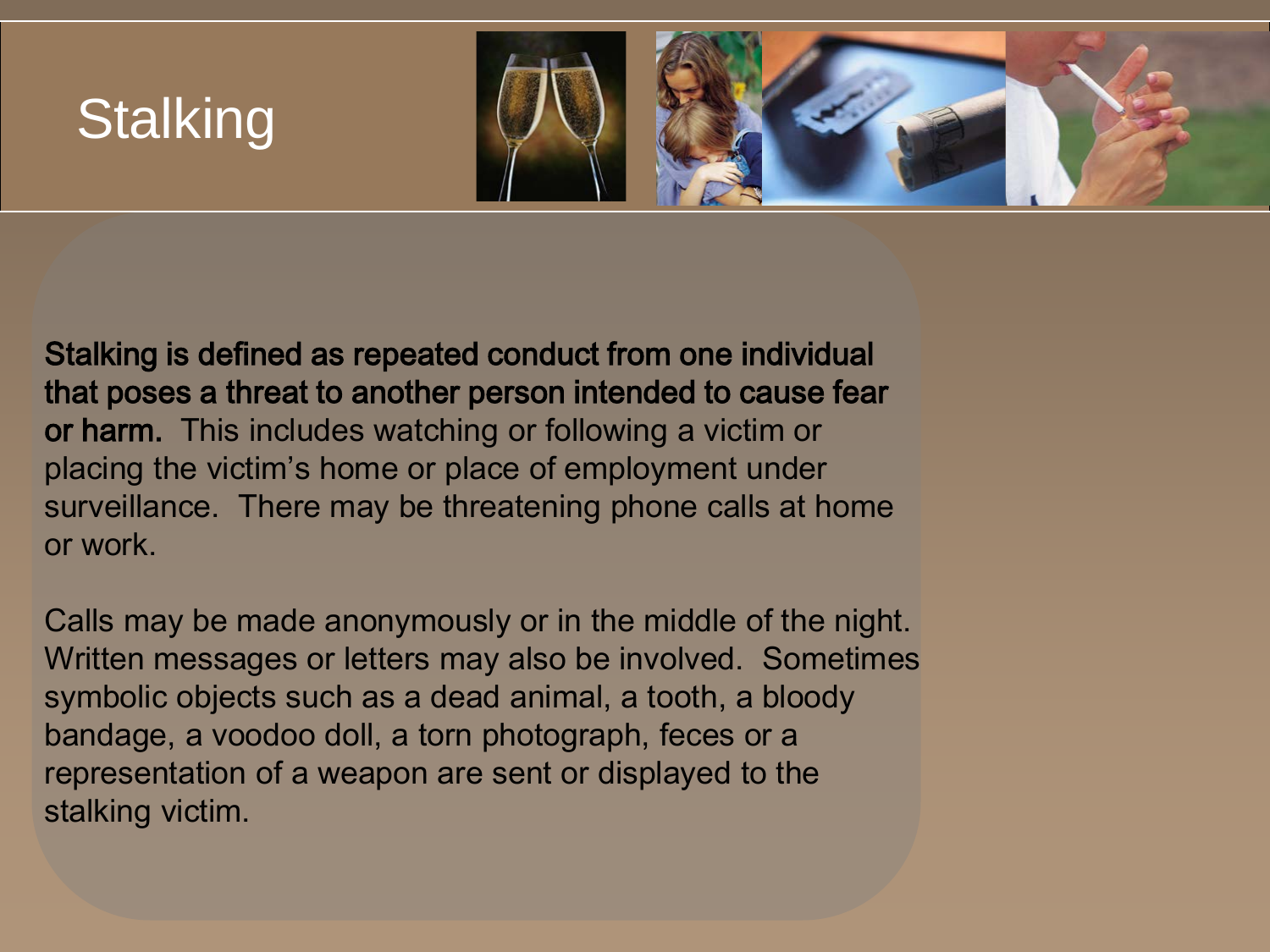## In Summary:Violence



#### **Types of Violence**

- Physical Abuse
- Emotional Abuse
- Economic Abuse
- Domestic
- Family
- Rape
- Sexual Abuse
- Sexual Molestation
- Stalking

**Clinical** Management of Violence

Word | PDF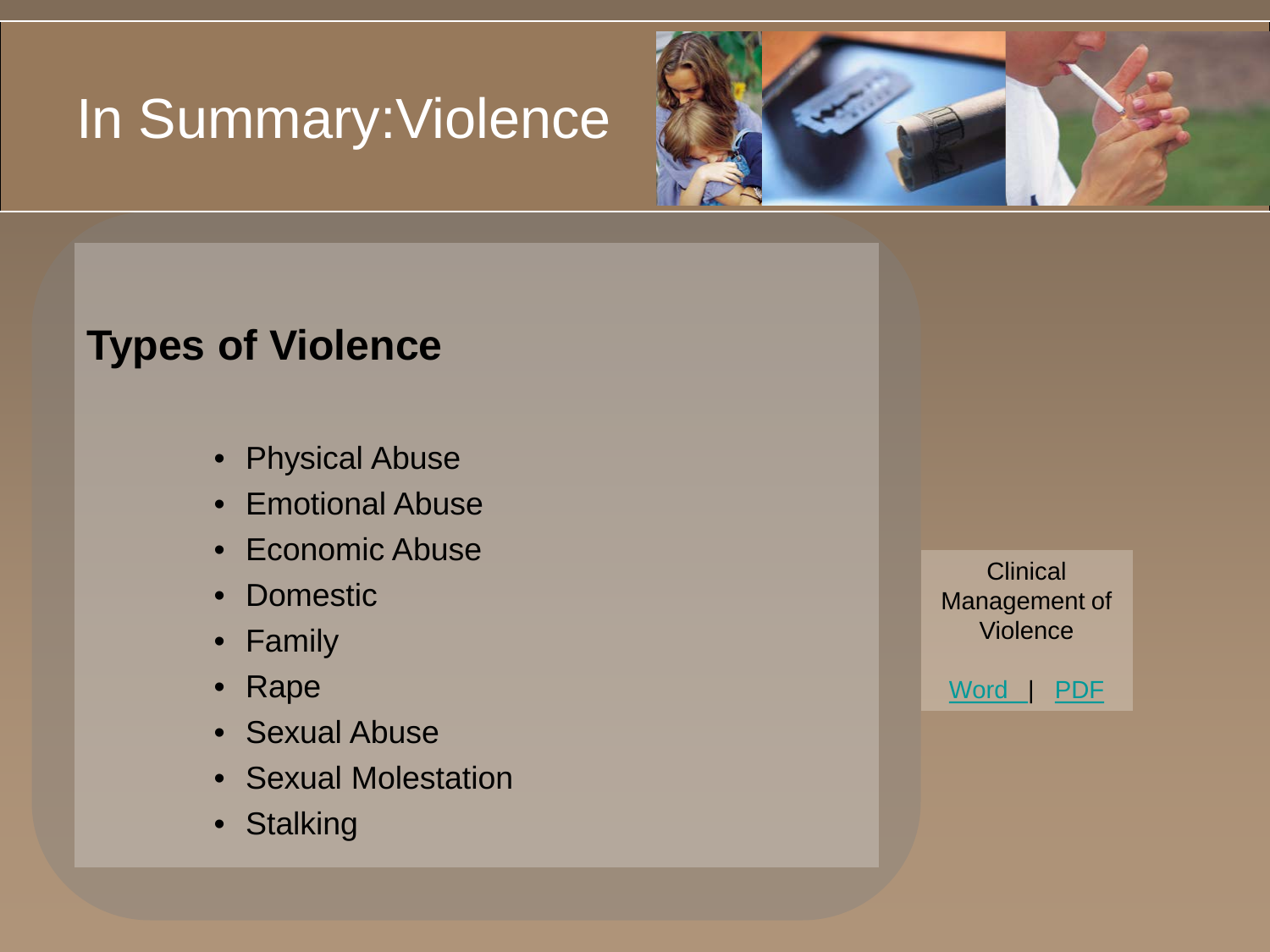## Essential Questions for Violence Screening



- 1. Has anybody ever hit, kicked, punched, pushed, choked, slapped, threatened, forced sex, sexually abused, raped or otherwise hurt you or your child?
- 2. Have you ever hit, kicked, punched, pushed, choked, slapped, threatened, forced sex, sexually abused or otherwise hurt anyone?
- 3. Do you keep a gun in the house? Is it secured so that young people don't have unsupervised access to it?

#### **Follow-up Questions and Brief Interventions**

- If the client answers yes to essential question 1, then the follow-up questions and brief interventions identified in Violence Flowchart Question #1 (Figure 1) are followed.
- If the client answers yes to essential question 2, then the follow-up questions and brief interventions identified in Violence Perpetrator Flowchart (Figure 2) are followed.
- If the client answers yes to essential question 3, then the provider should discuss gun safety locks and safe practices.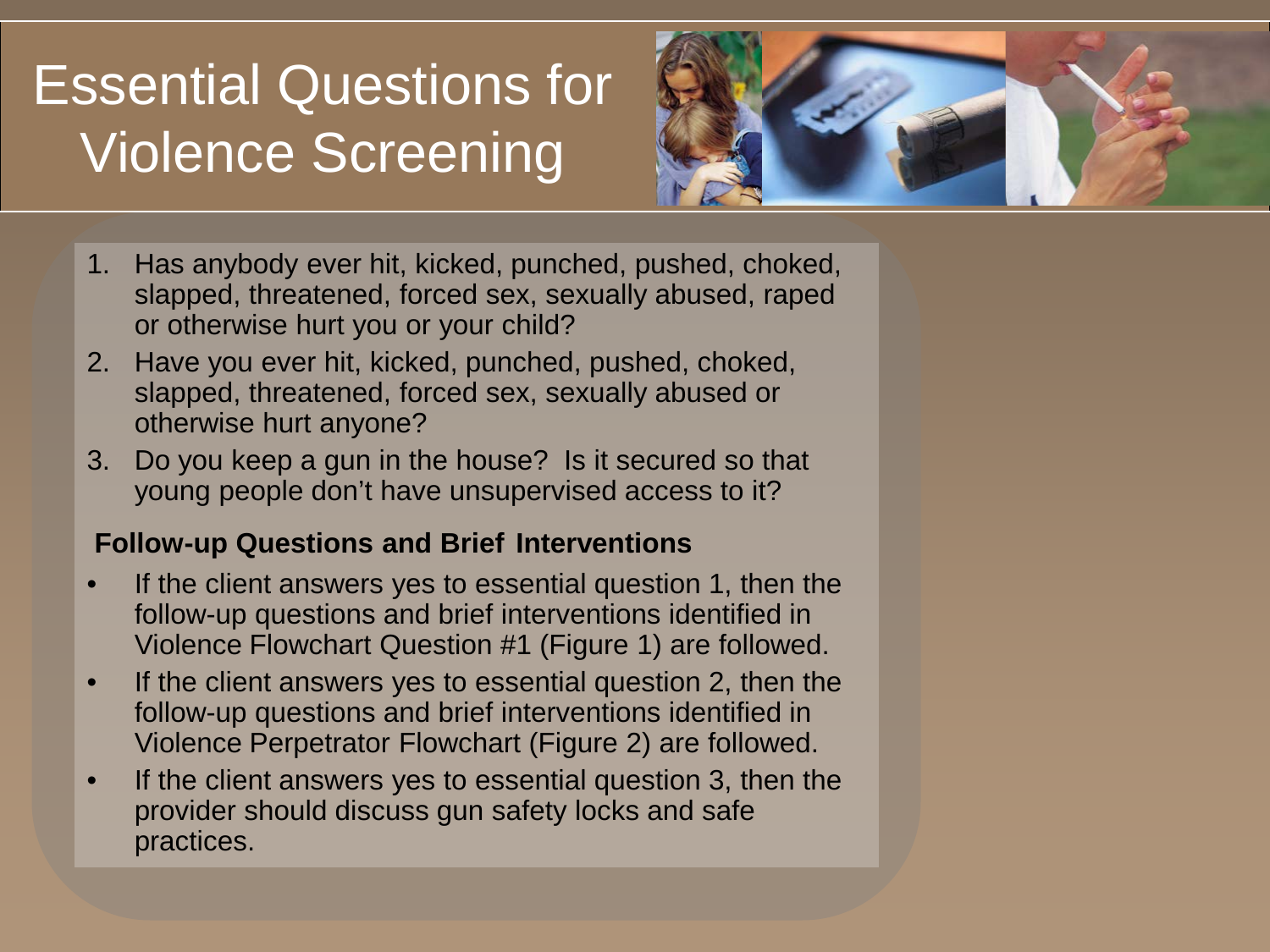## Clinical Management of Violence: Victim



### Violence Victim Flowchart Overview

- Identification
	- Has anyone ever hit, kicked, punched, pushed choked, slapped, threatened, forced sex, sexually abused or otherwise hurt you?
- Assessment
	- SAFE questions
- Management
	- Call
	- Document
	- Educate

Violence Victim Flowchart

PDF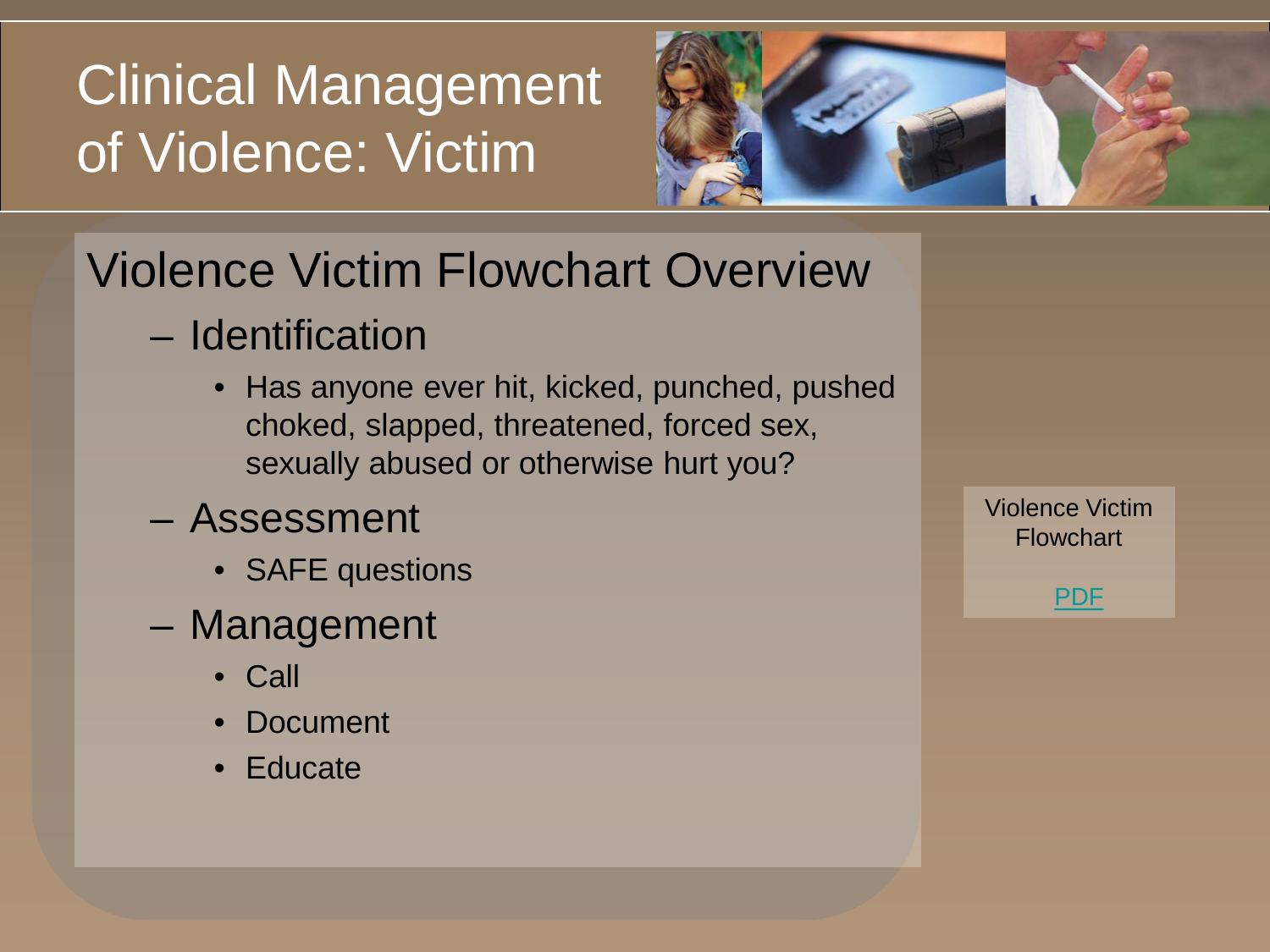## Clinical Management of Violence:Perpetrator



#### Violence Perpetrator Flowchart Overview

#### **Identification**

Have you ever hit, kicked, punched, pushed, choked, slapped, threatened, forced sex, sexually abused or otherwise hurt anyone?

#### Assessment

Provide risk screen

#### Management

Consider call to law enforcement

Consider counseling

Violence **Perpetrator** Flowchart

Word | PDF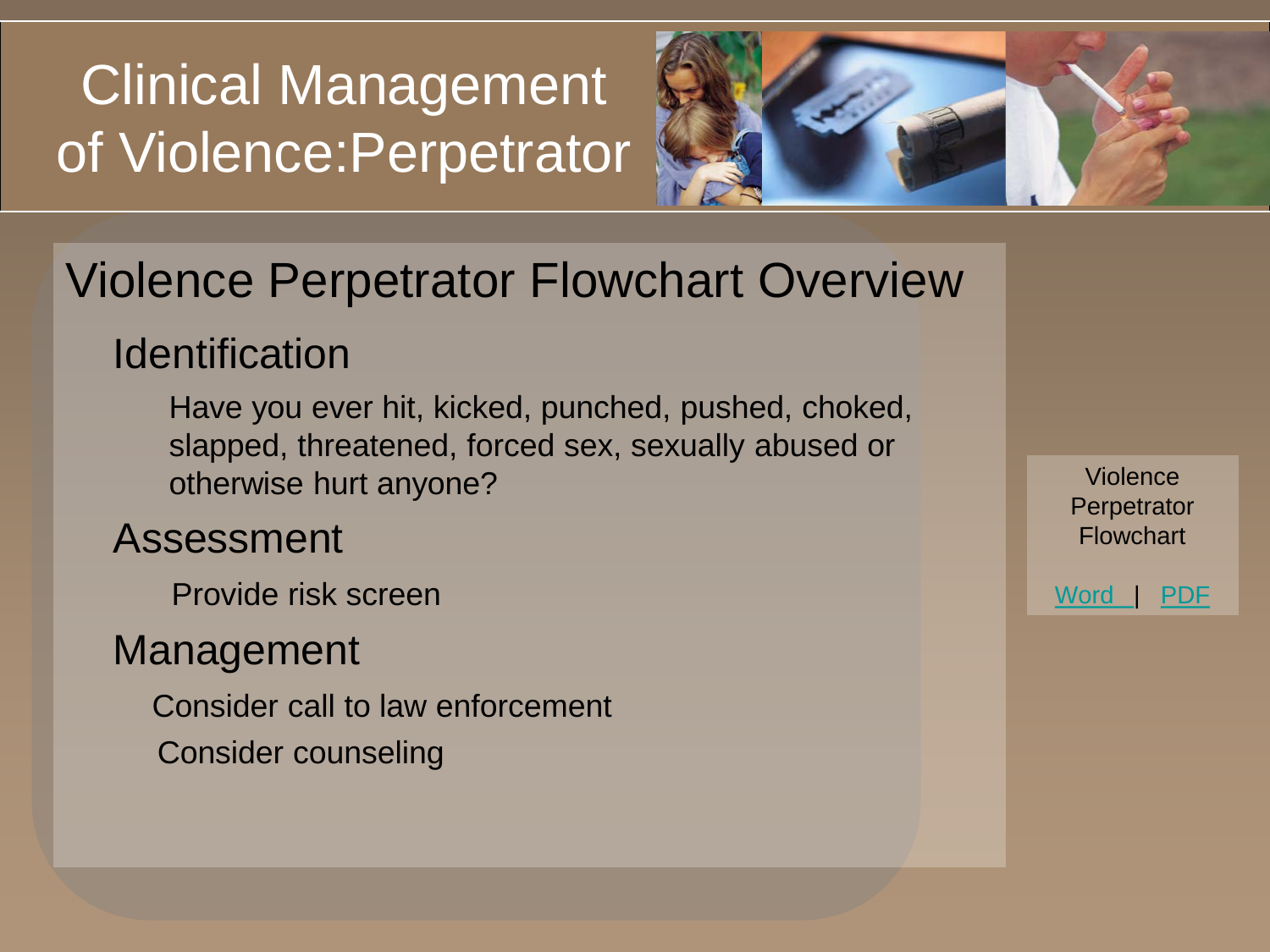## Alcohol Abuse **Background**



**It is estimated that two-thirds of U.S. men and one-half of U.S. women drink alcohol**. Three-fourths of drinkers experience no serious consequences from alcohol use. However, abusive drinking patterns and behaviors may place people at increased risk for adverse health effects (e.g., drinking and driving, drinking while pregnant, etc…).

**The Surgeon General has stated that there is not a safe level of alcohol consumption during pregnancy.** All alcohol consumed by the mother crosses the placenta and circulates to the fetus. Fetal metabolism and elimination of alcohol are slower and the amniotic fluid itself becomes a reservoir of alcohol.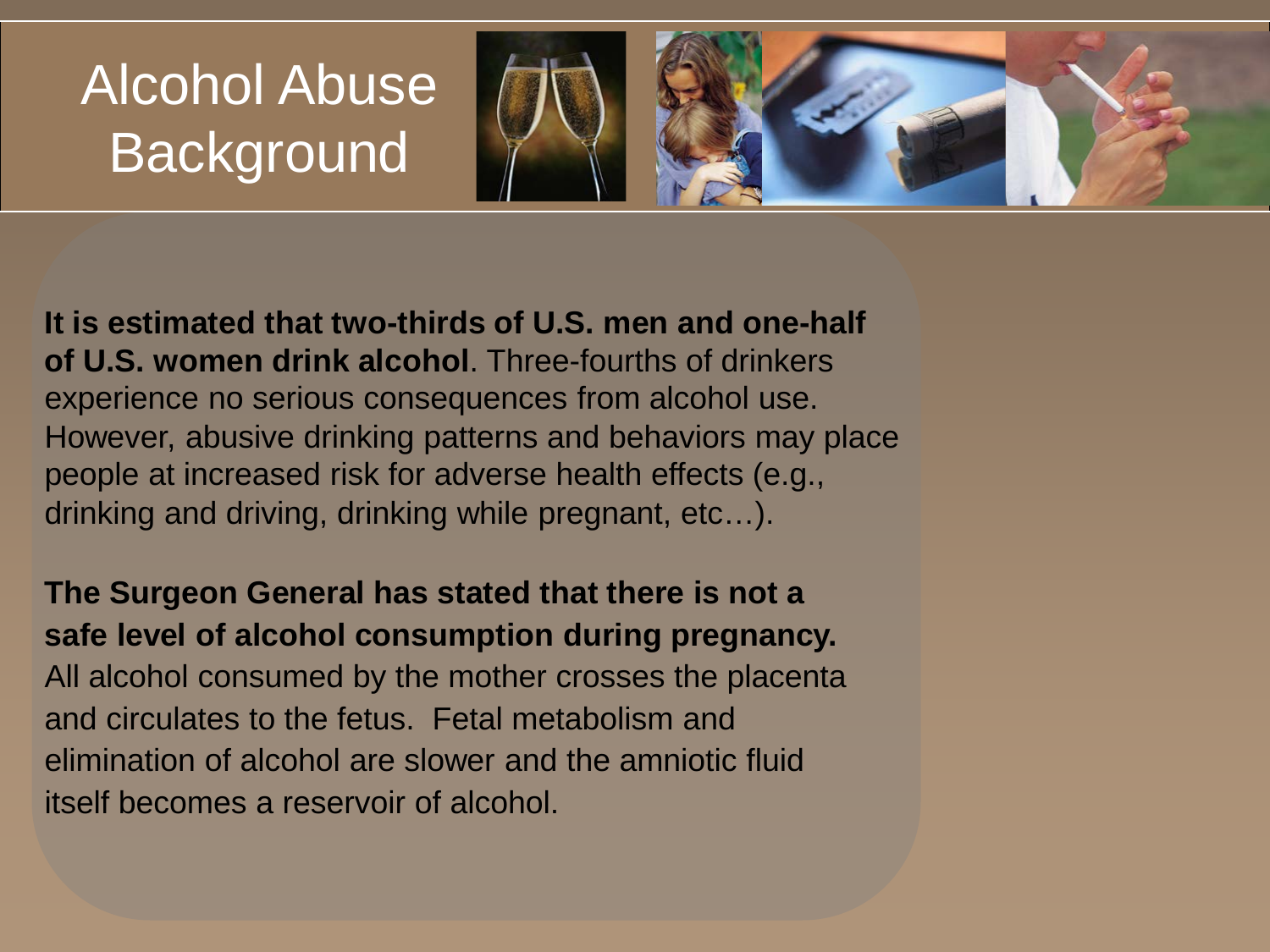## Clinical Management of Alcohol



Both low-risk drinkers and high-risk drinkers should be aware of the health risks associated with alcohol consumption. **There is evidence to show that many drinkers reduce their drinking without formal treatment after personal reflection on the negative consequences drinking has created.** Clinical

Management of Alcohol

Word | PDF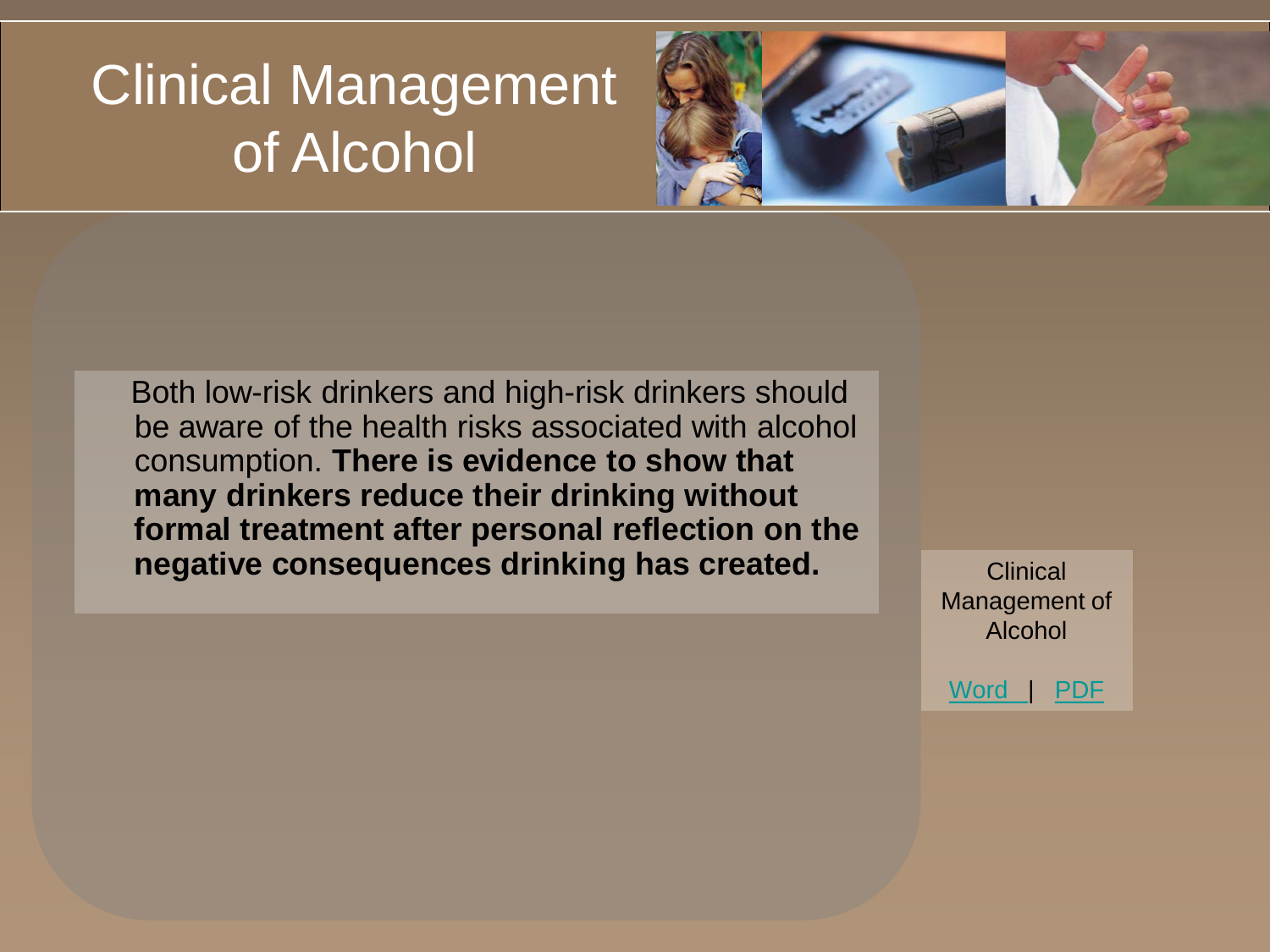## Clinical Management of Alcohol: Flowchart



# Alcohol Use Flowchart Overview

**Identification** 

Identification questions

Assessment

Assessment questions: CAGE

Management

Conversation and possible treatment intervention

Alcohol Use **Flowchart** 

Word | PDF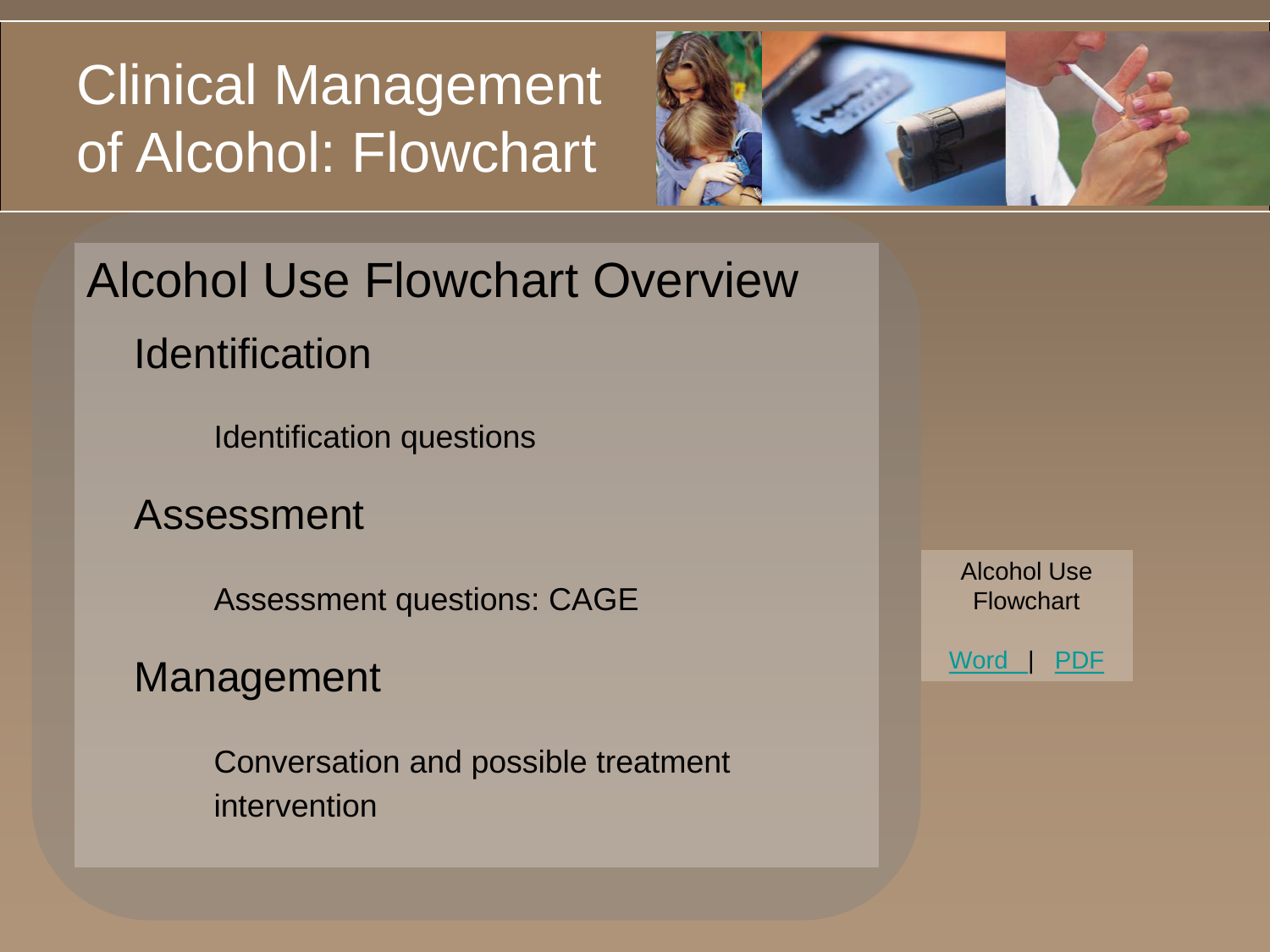## Alcohol Screening **Questions**



The **essential questions** to assess clients for **alcohol**:

- 1. Do you drink alcohol, including beer, wine, or distilled spirits?
- 2. On average, how many days per week do you drink alcohol?
- 3. On a typical day when you drink, how many drinks do you have?
- 4. What is the maximum number of drinks that you have had on any given occasion during the last month?

**Follow-Up Questions** and Brief Interventions**: CAGE**

- Have you ever felt that you should **C**ut down on your drinking?
- Have people **A**nnoyed you by criticizing your drinking?
- Have you ever felt bad or **G**uilty about your drinking?
- Have you ever had a drink first thing in the morning to steady your nerves or get rid of a hangover (**E**ye openers)?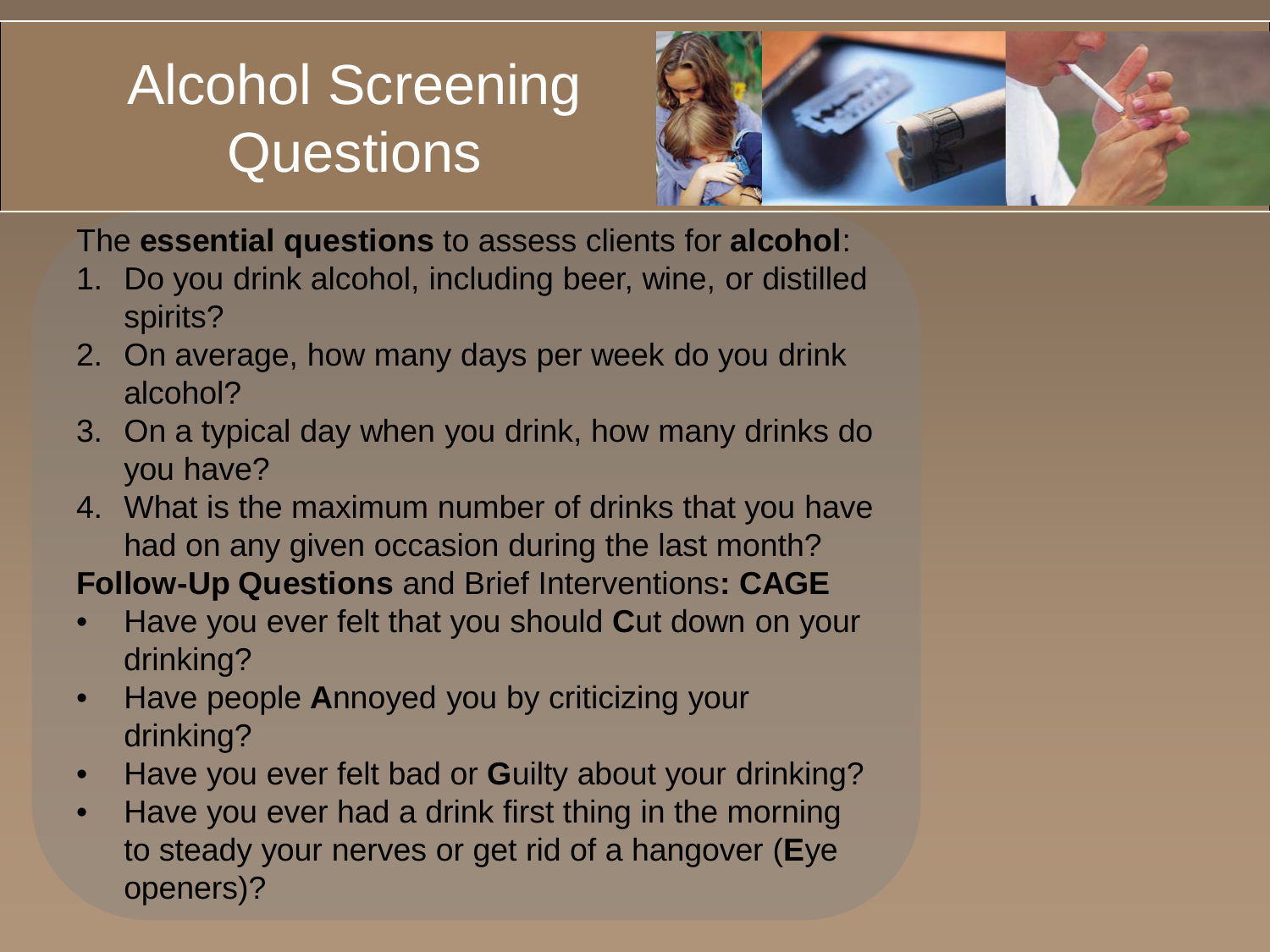## Substance Abuse **Background**



**Addiction or chemical dependency is a biochemical response of the brain to addictive substances.** Once the response starts, people begin to experience social, psychological and physical changes that interfere with daily functioning. The use of legal substances such as alcohol and prescription drugs contribute to deaths from motor vehicle crashes, alcohol poisoning, cirrhosis, falls, homicide and suicide. Illegal drugs also contribute to morbidity and mortality, with potent drugs such as heroin and cocaine resulting in fatal overdoses.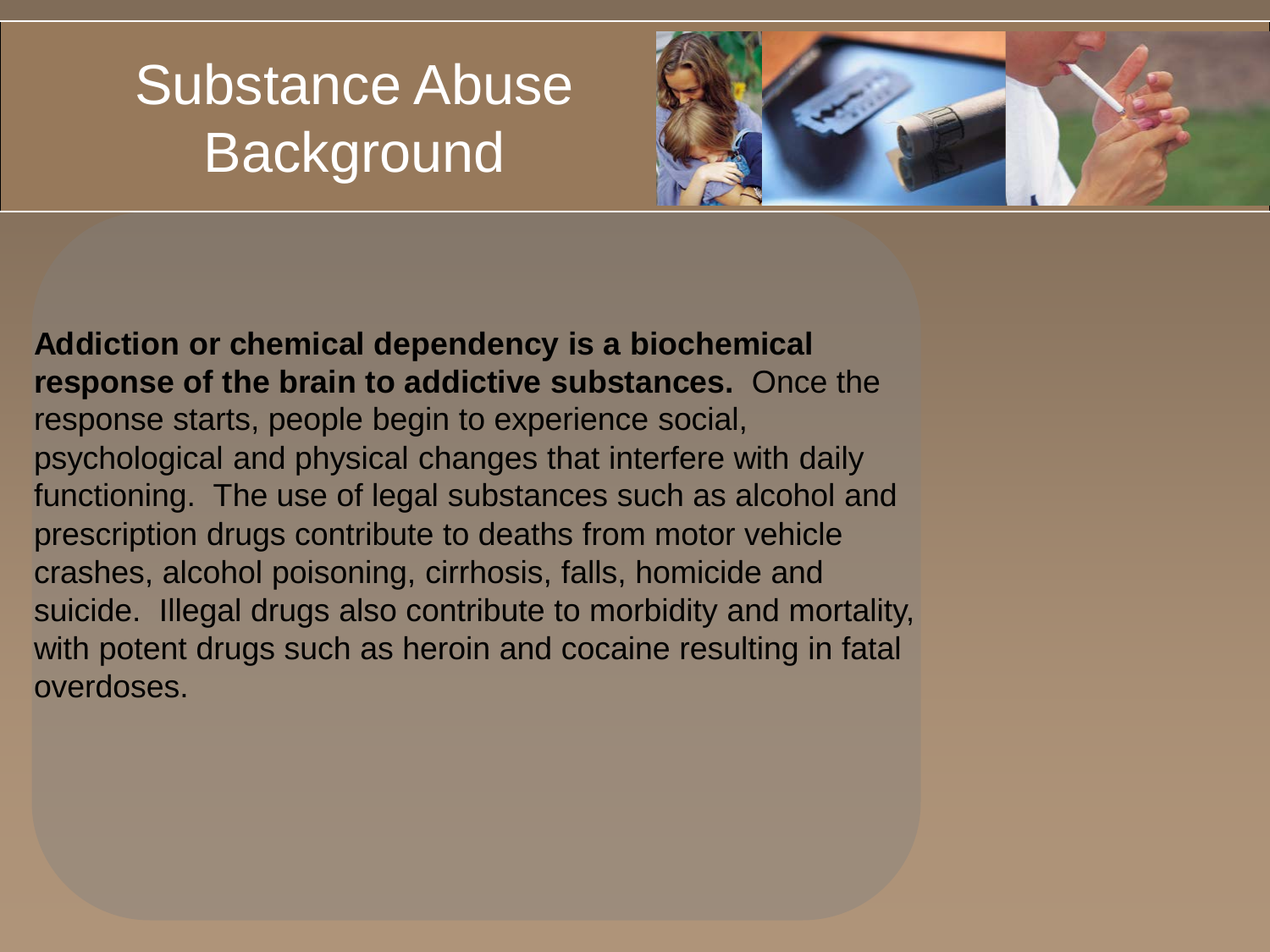## Substance Abuse **Background**



Illicit drugs cause deaths due to overdose and infections, including HIV and hepatitis C, and contribute to family dysfunction and domestic violence. **New Mexico has the highest rates in the nation for deaths due to illicit drug overdose (all illicit drugs combined), heroin overdose, and polysubstance overuse, and the death rate has been climbing faster than the national rate.** Illicit drug use among adolescents sets the stage for negative consequences for the use later in life. While not all illicit drugs are equally harmful, using one type of illicit drug increases the likelihood that other illicit drugs will be used as well.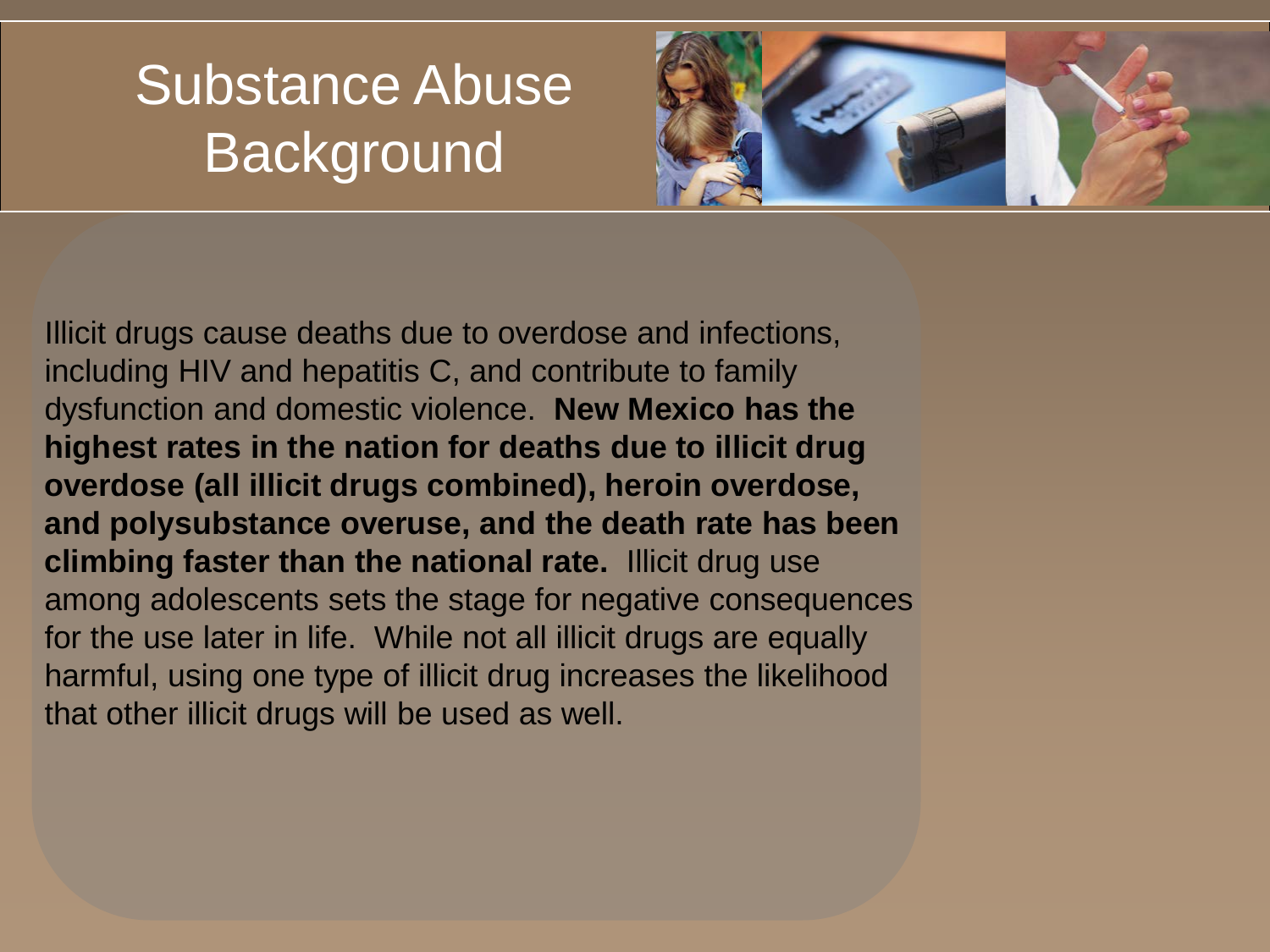## Substance Abuse Screening Questions



#### The **essential questions** for assessing drug use and **substance abuse** are:

1. Which of these drugs have you used in the last year: Pot, heroin, cocaine, inhalants, amphetamines, crack, ecstasy, steroids, GHB or any other drugs?

- 2. Have you ever injected drugs?
- 3. Do you misuse any medications?

#### **Clinician Follow-up Questions/Brief Interventions:**

1. Does your drug use interfere with your school, work or relationships?

2. Are you aware of the health risks?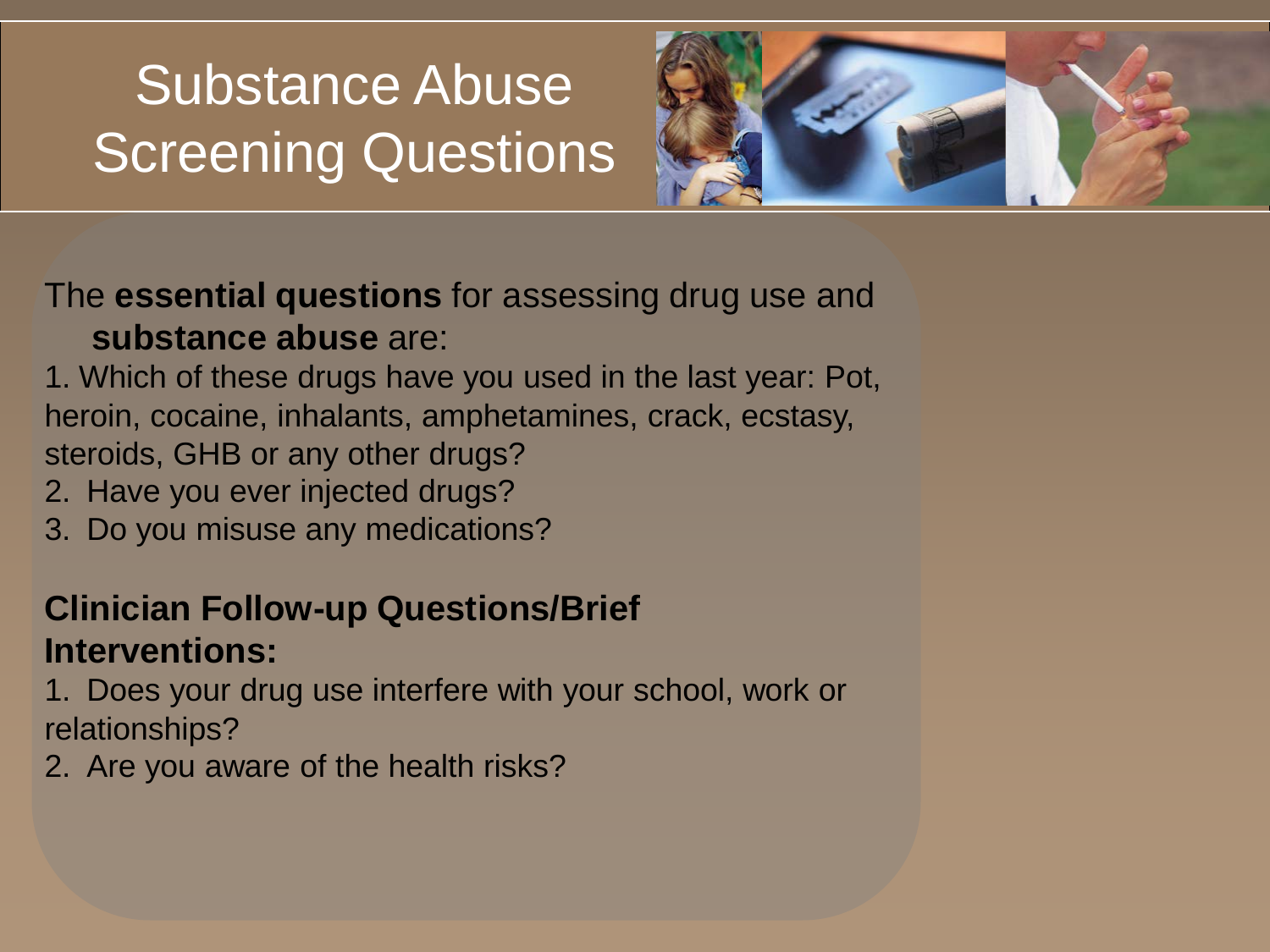Clinical Management of Substance Abuse



Clinical Management of Substance Abuse Overview **Definitions** Essential Questions Follow-up Questions

**Clinical** Management of **Substance** Abuse

Word | PDF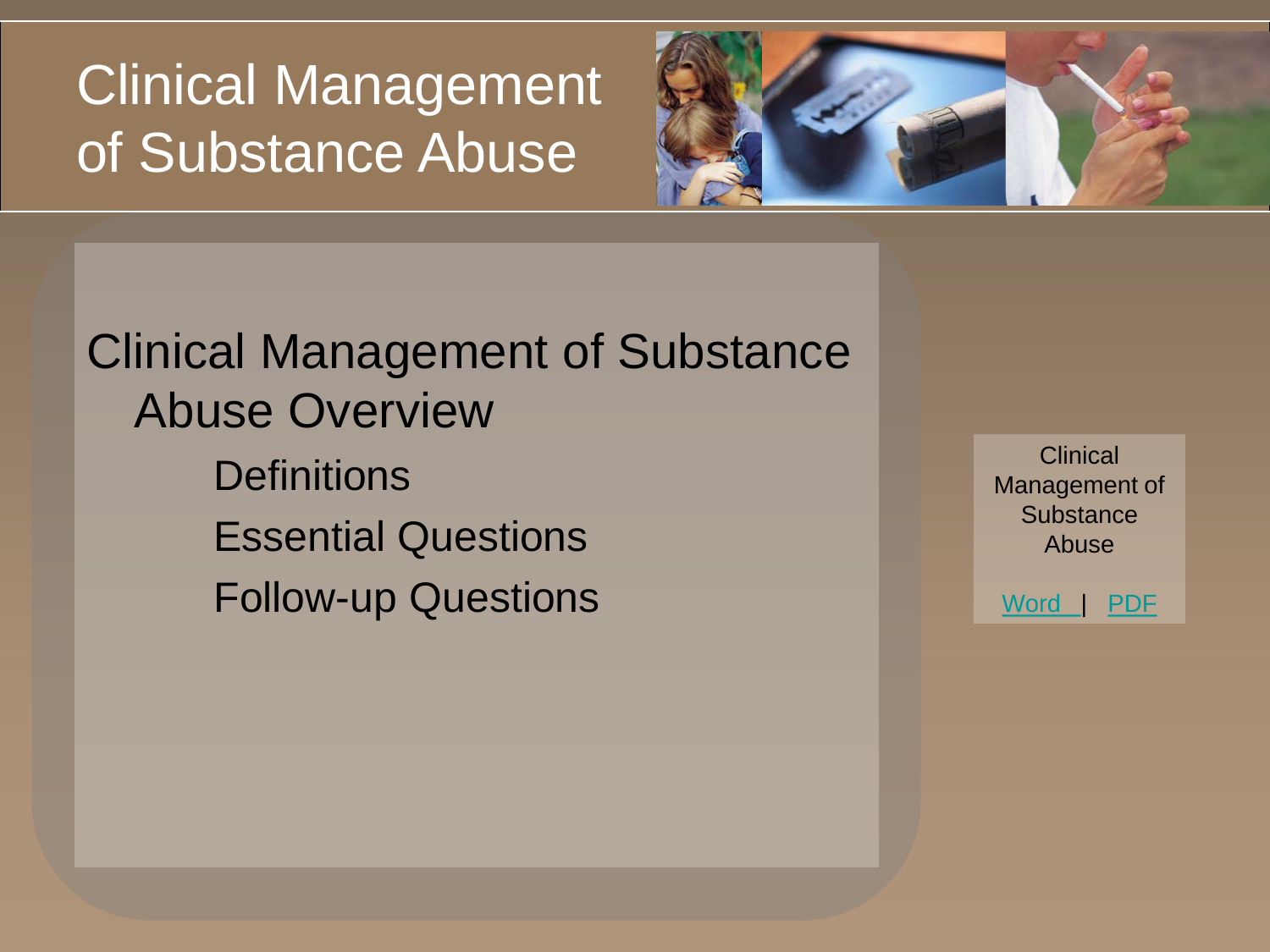Clinical Management of Substance Abuse



## Substance Abuse Flowchart Overview **Identification**

Which of the following drugs have you used…?

#### Assessment

Does your drug use interfere with your school or work?

#### Management

Discuss dangers Ask if the individual is interested in counseling Refer

**Substance** Abuse **Flowchart** 

Word | PDF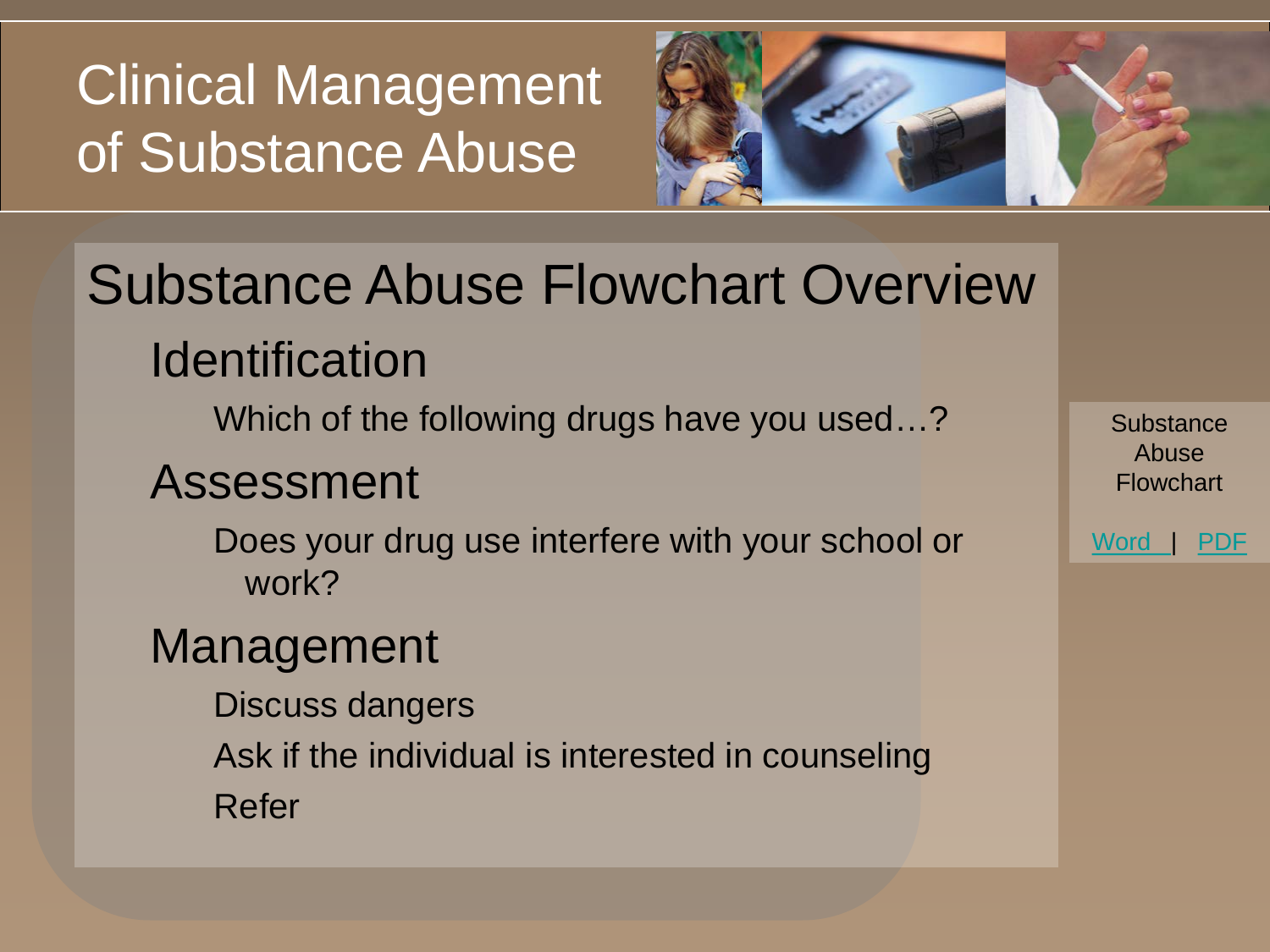## Tobacco Use **Background**



**Although the lethal effects of tobacco are harder to see, cigarette smoking is the leading cause of lung cancer and heart disease and the second leading cause of premature death in New Mexico (second only to alcohol).**

"Current" cigarette use among U.S. high school students increased from 1991 (28%) to 1997 (36%) and then decreased to 22% by 2003. Nearly two thirds (65%) of New Mexico students have ever tried smoking cigarettes. (NMYRRS 2003).

The most important step to address tobacco use and dependence is screening for tobacco use. **Once tobacco use is identified, the health- care provider is able to assess the individual's readiness to quit and provide more information on cessation.**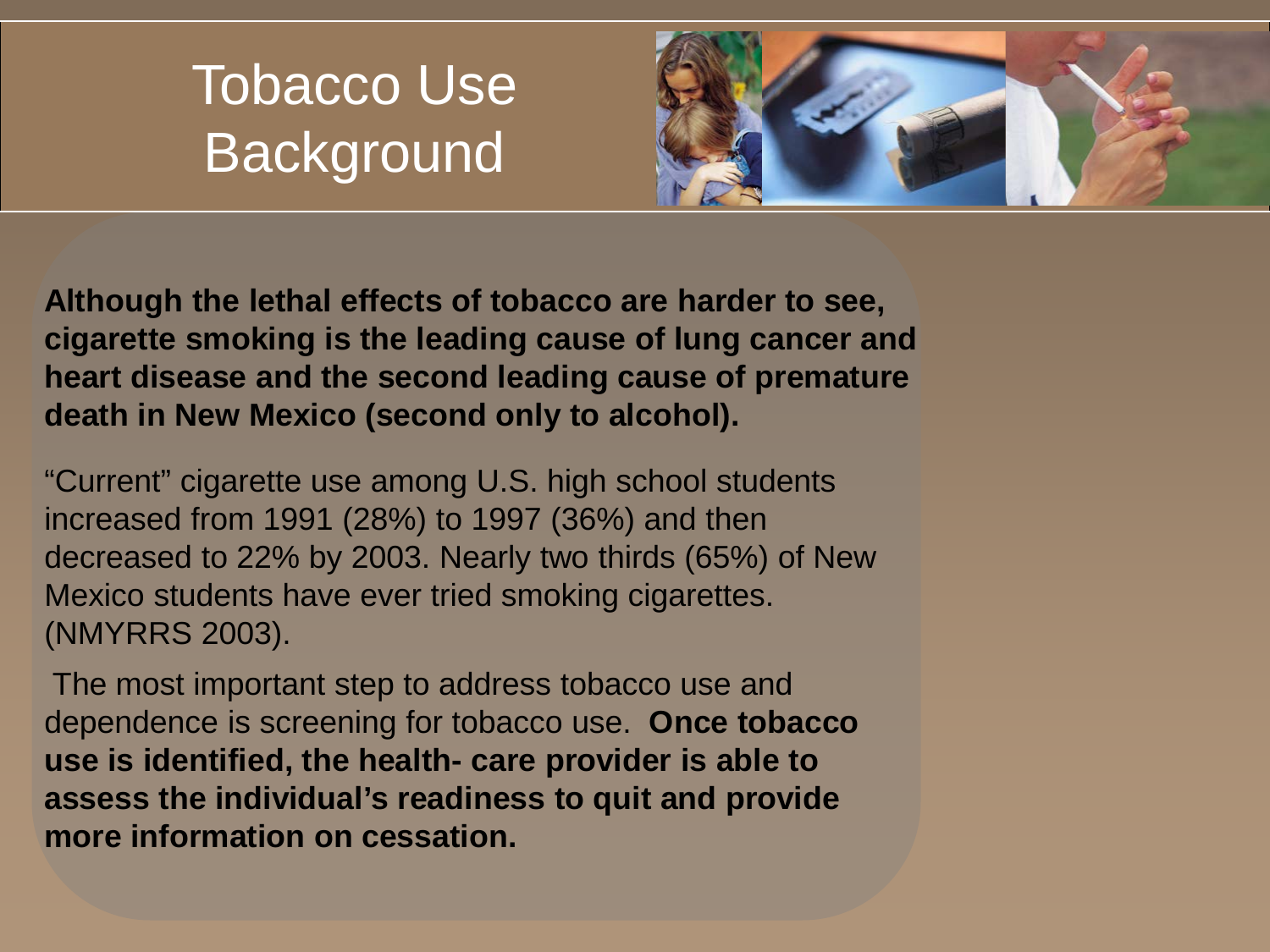## Tobacco Screening **Questions**



#### **Essential Tobacco Screening Questions:**

- 1. Do you smoke? If yes, how much?
- 2. Do you use tobacco products in any form? If yes, what?
- 3. Are you exposed to the smoke of others?

#### **Follow-up Questions and Brief Interventions:**

- 1. If yes to any of the questions, discuss the risk factors of tobacco and the exposure to secondhand smoke, especially with children in the home.
	- Offer the 1-800-QUITNOW resource number.
- 2. Assess whether client is willing to quit.
	- If yes, provide information on cessation.
	- If no, use the 5 R's Relevance, Risk, Rewards, Roadblocks, and Repetition.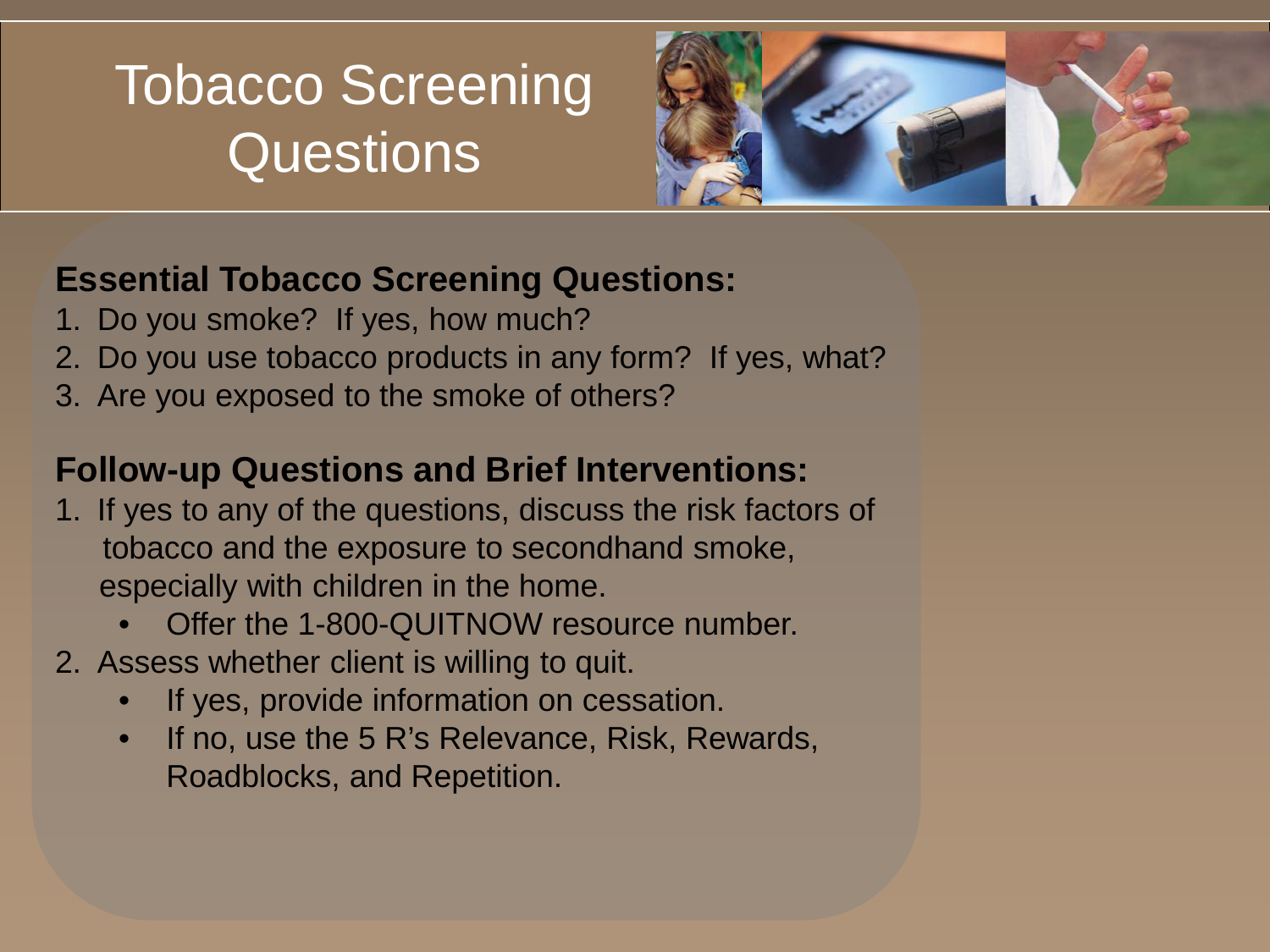## Clinical Management of Tobacco



#### Management of Tobacco Overview

- **Definitions**
- Essential Questions
- Follow-up Questions & Interventions

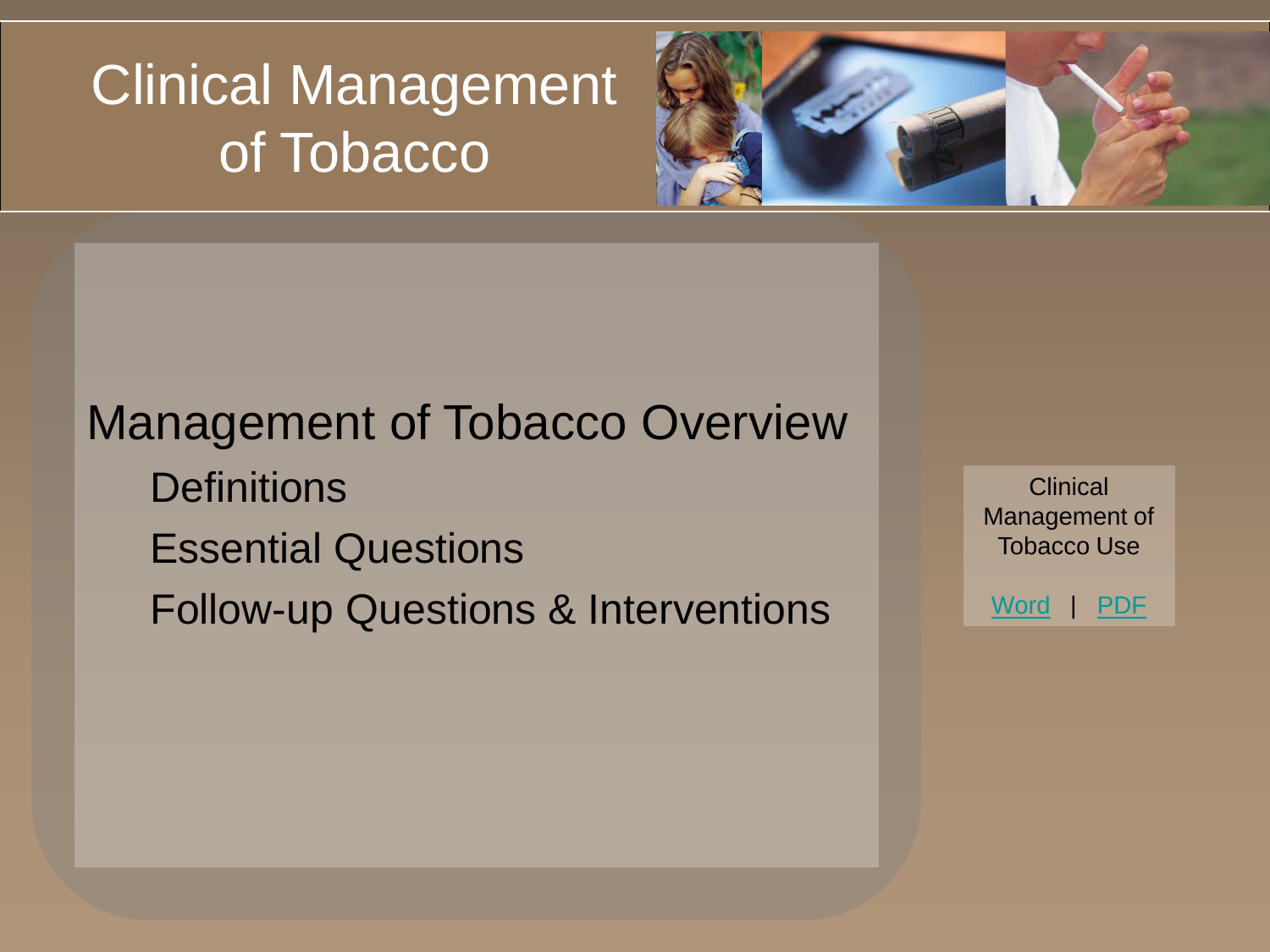## Clinical Management of Tobacco: Flowchart



#### Tobacco Use Flowchart Overview

- **Identification**
- Assessment
- Management

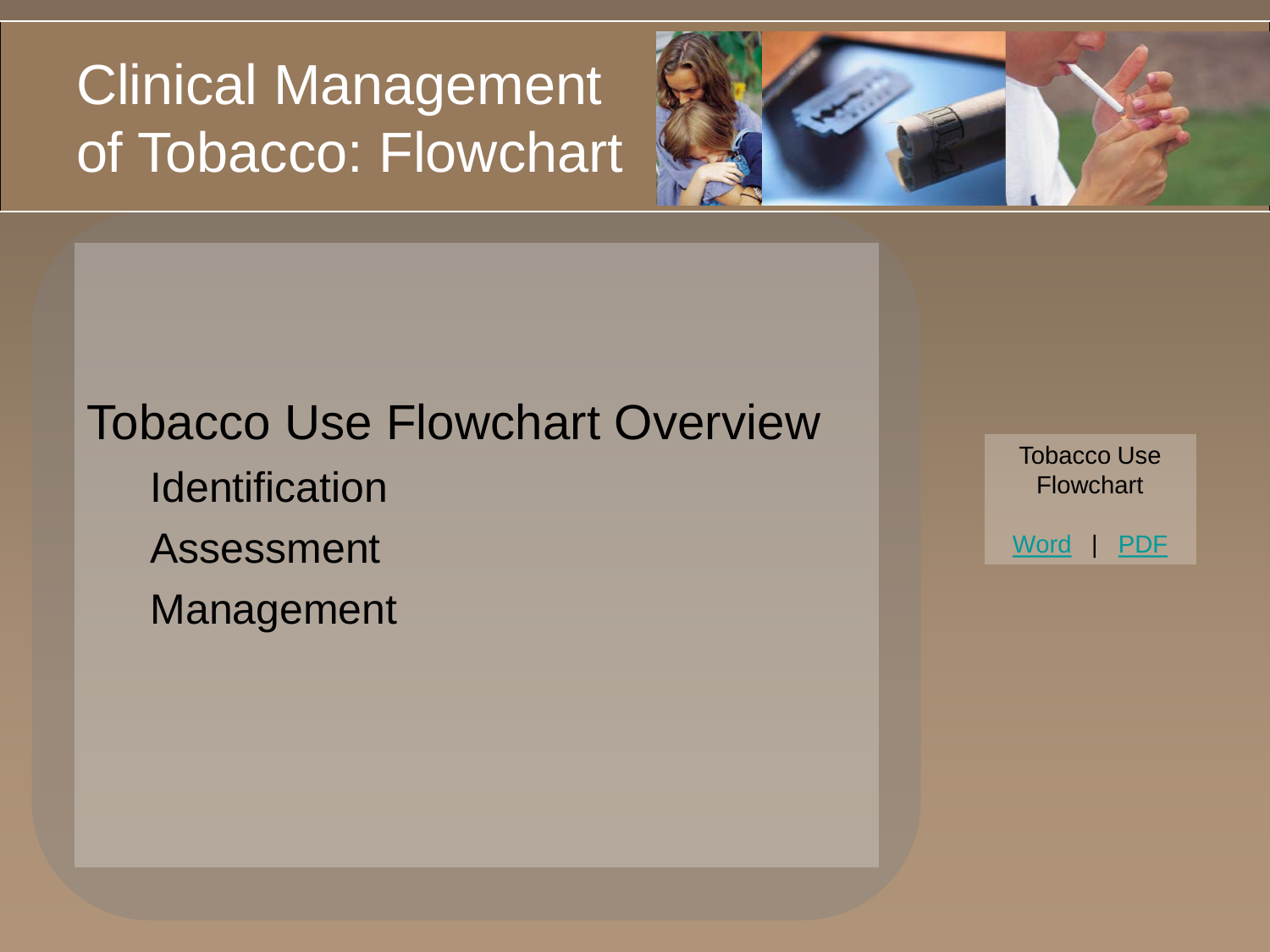## **Depression Background**



It is estimated that about 450 million people around the world have mental or psychosocial problems. Unfortunately, many who seek health services for help may not be correctly assessed, diagnosed, and treated. Depression relates to the issues of violence, alcohol abuse, substance abuse and tobacco use and was discussed in the meetings convened to look at VAST issues. **While the VAST committee is not recommending required depression screening questions at this time, information on depression is included for provider reference.**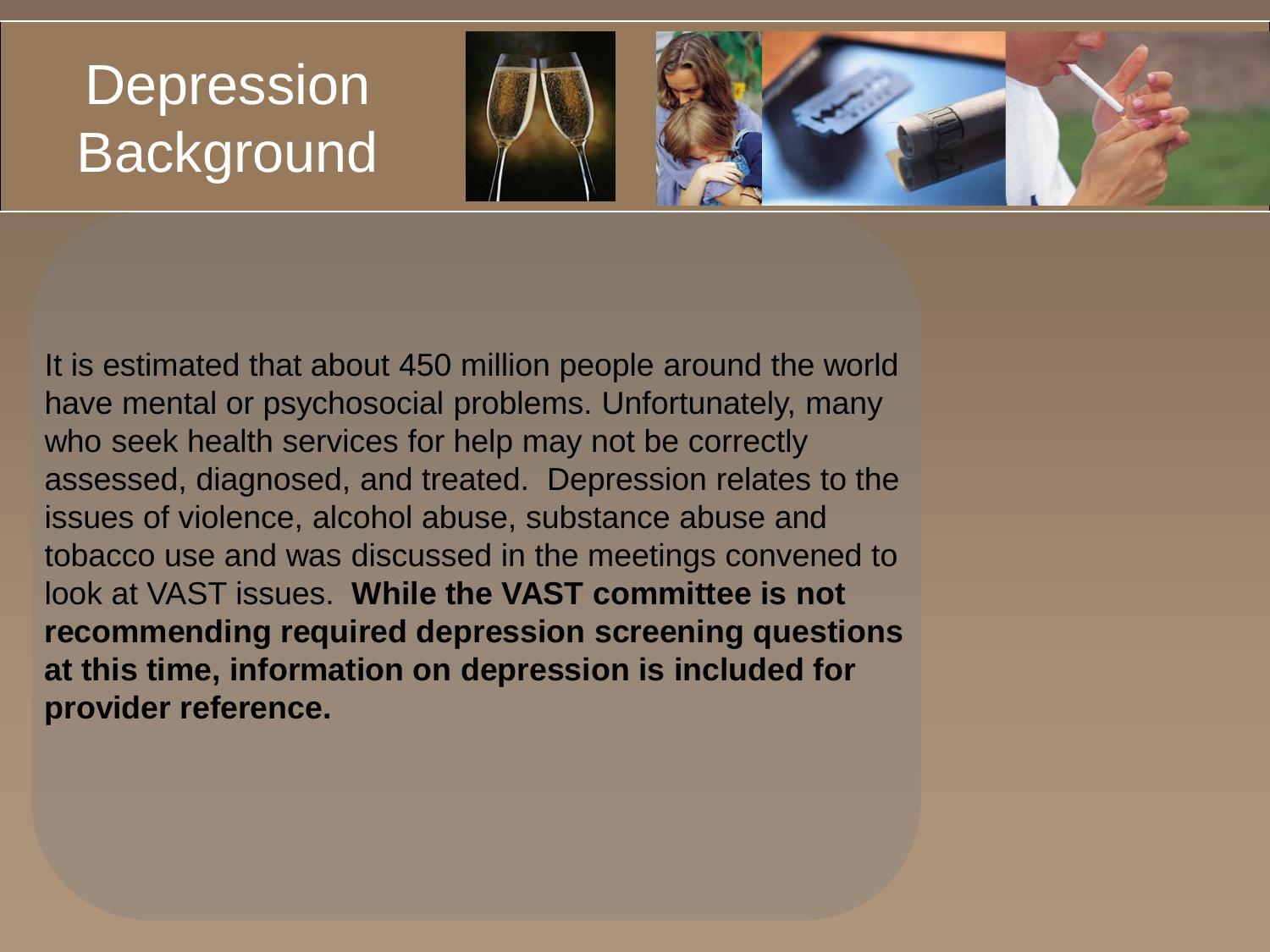## **Depression**



## Depression Overview

**Background Definition** 

**Screening** 

Depression Word | PDF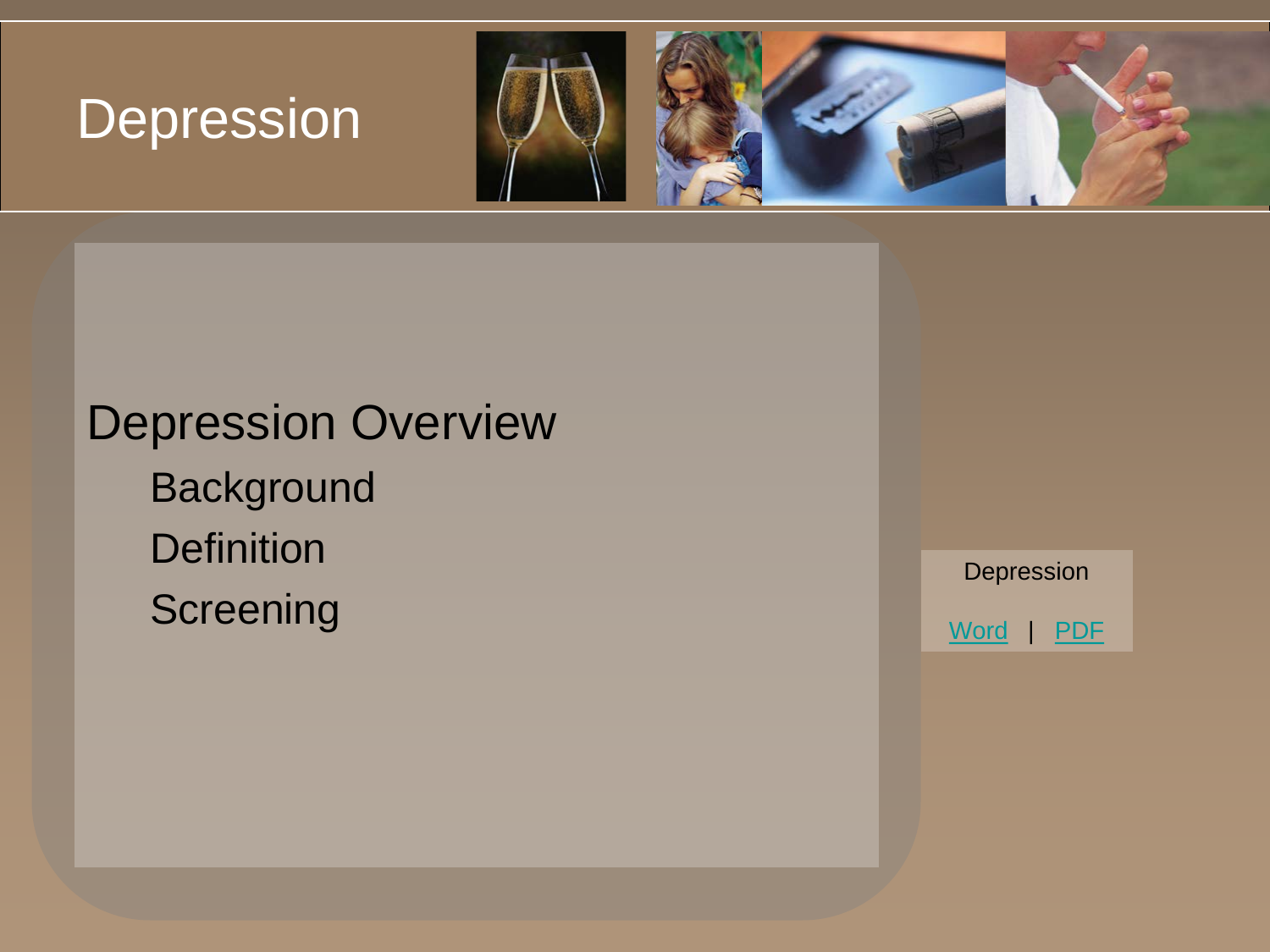### **Documentation**



#### Documentation Introduction:

Violence Alcohol Substance Abuse **Tobacco** Narrative Documentation

**Documentation** Word | PDF